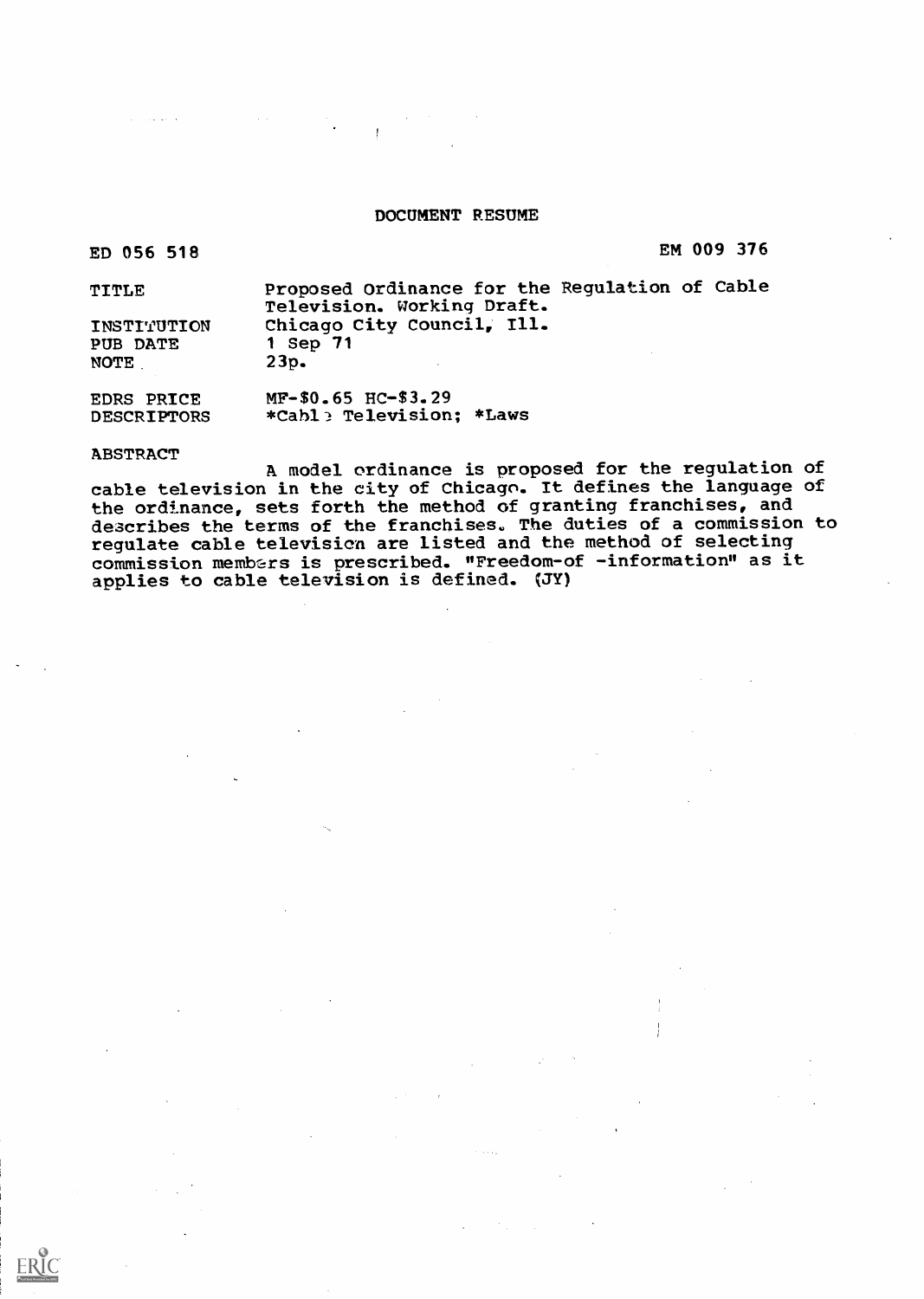cnU- -" U 4WZ woOw MO2MWO w4OZ>p.0N>:, MUIPLIIM<L 11..<030NZZE= PROPOSED ORDINANCE FOR THE REGULATION OF CABLE TE LEVISION MENT<br>ON & M<br>DR EDU & R<br>F HAS R<br>CRANS OF CHAL<br>ORGAN DR PRINCIPLY<br>UCIAL CORP (WORKING DRAFT - SEPTEMBER 1, 1971)

ENSIBING THE CITY ORDAINED BY THE CITY COUNCIL OF THE CITY OF CHICAGO: CLUM LLI cn w=11.

"000 MOMORE" COOL:<br>"00 OOM COOL" COOL:<br>"00 OOM COOL: COOL: EREES Following Chapter to be known as Chapter 189.1, "Cable Television:" Section 1: The Municipal Code of Chicago is hereby amended by adding the

### Article  $I -$  Definitions

1.1 "Comrnission". "Commission" means the Chicago Cable Television

1.1 "Commission". "Commission" means the Chica<br>Commission, appointed as hereinafter provided.<br>1.2 "Cablecast". "Cablecast" and "cablecast produ<br>all other video, voice and data material and services dines as supplied by pro 44) 1.2 "Cablecast". "Cablecast" and "cablecast production" mean programs and all other video, voice and data material and services carried on cable system  $\cdot\cdot$ lines as supplied by producers.

> 1.3 "Cable System". "Cable system" means any facility constructed in whole or in part in, on, under or over any highway, road, street or other public place, and operated (a) to perform for hire the servicus of carrying the signals broadcast by one or more television stations; (b) to originate in and by its own facilities any signals; (c) to perform for hire or otherwise the services<br>of carrying electronic signals of any type for any purpose; or (d) to distribute electronic signals by wire, cable, microwave, laser beam or other means to members of the public who subscribe to such service.

.4, "Channel". "Channel" means, except where otherwise specified, a segment of spectrum which is sufficient megaHertz in width to accommodate one video and one coordinated audio signal, each at the highest quality the state of the art can produce. There shall also be channels of sufficient width to carry similarly high quality data. communications and other channels of sufficient width to carry similarly high quality voice communications.

1.5 "Facility". "Facility" means all real property, antennae, poles, wires, cables, conduits, amplifiers, instruments, appliances, fixtures and other personal property used by a franchisee in providing service to its subscribers.

1.6 "Franchise Area". "Franchise area" means the specific geographic boundaries for which a franchise is granted by the commission.

.1.7 <u>"Franchisee"</u>. "Franchisee" means any person or organization which has been granted a franchise by the terms of this ordinance and which owns, controls, operates or manages a cable system under authority of that franchise and this<br>ordinance. "Cable system" does not include the following activities by a telephone,<br>telegraph, or electric utility regulated by the Illinois Com

the leasing or renting to a franchisee of wires or cables for the (a) redistribution of television.signals to or toward subscribers of such franchisee; or

ł

<u>ය</u>

 $\boldsymbol{\mathcal{D}}$ 

**PONDOC** 

 $\dot{\mathbf{z}}$   $\mathbf{z}$   $\mathbf{z}$   $\mathbf{z}$   $\mathbf{z}$   $\mathbf{z}$   $\mathbf{z}$   $\mathbf{z}$   $\mathbf{z}$ clmet when we have a set of the set of the set of the set of the set of the set of the set of the set of the s<br>Expediance of the set of the set of the set of the set of the set of the set of the set of the set of the set<br>S

 $-$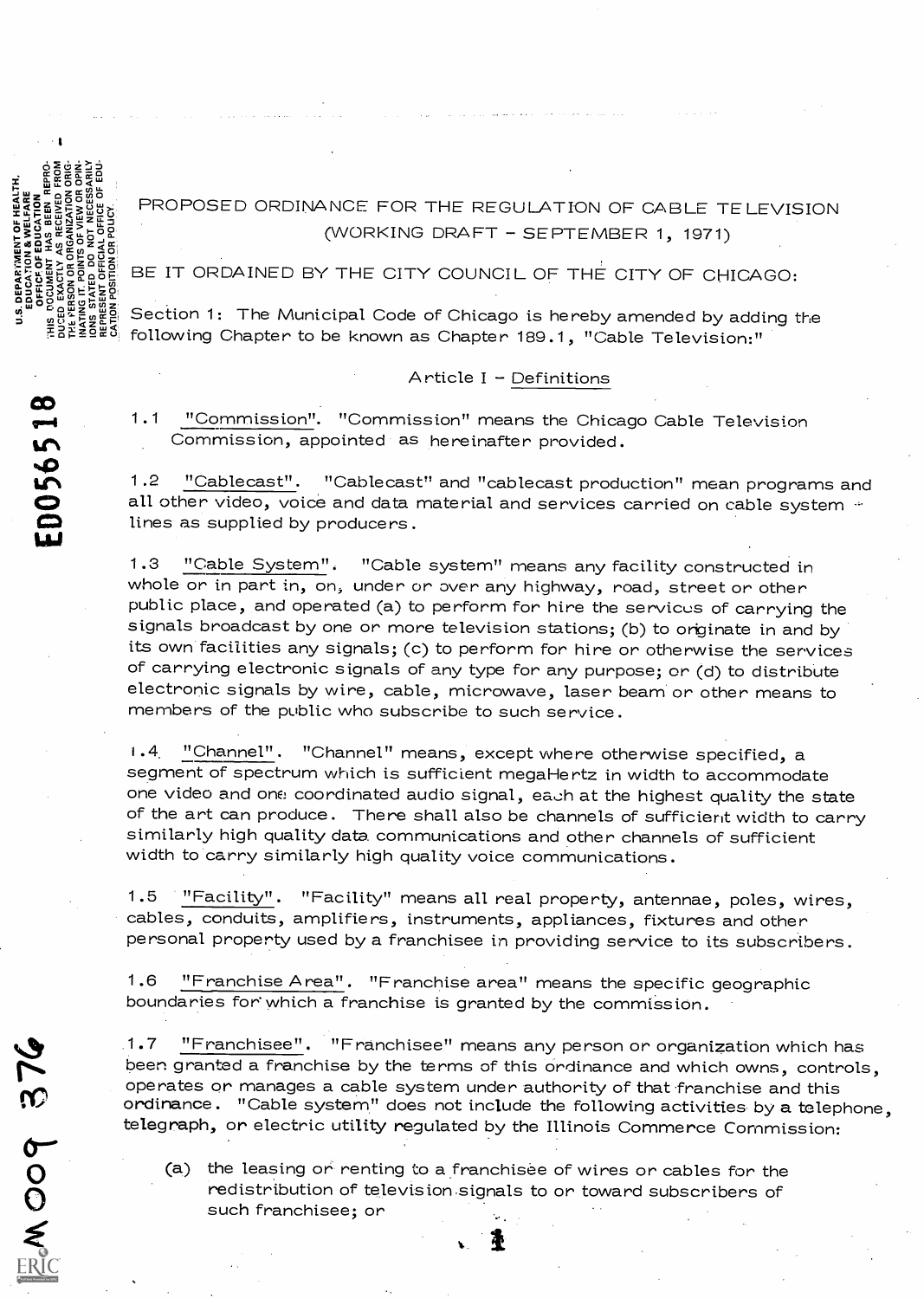(b) the providing to a franchisee of only communication channel service.

-2-

1.8 "Gross Receipts". "Gross Receipts" means all revenue derived directly or indirectly by a franchisee, its affiliates, subsidiaries, parents, and any person in which a franchisee has a financial interest, from or in connection with the operation of a cable system pursuant to this ordinance.

1.9 <u>"Monitoring"</u>. "Monitoring" means observing a communication on a state of the cable system where the observer is neither producer nor subscriber with respect to the particular communication in question. Observing a communication includes, but is not limited to, direct visual or auditory observation of a  $\mathbb{R}^n$ communication and observation, by means of electronic equipment, of the channel to.which a terminal is tuned or observation as to whether or not a term-<br>inal is switched on.

1.10 "Pay Television". "Pay Television" means the delivery over a cable system of signals which are intelligible only to those subscribers who pay an extra fee, in addition to the ordinary periodic fee, on a per program or per channel or other subscription basis. Non-subscribers to Pay Television may receive a scrambled signal on the channels assigned to Pay Television material.

1.11 "Producer". "Producer" means a user white providing an input service for receipt by subscribers.

1.12 "Public Notice". "Publication" and "public notice" mean five consecutive entries in the radio and television sections of all daily and weekly newspapers of general circulation in the proposed or assigned franchise area.

1.13 "Register". "Register" means a:monthly or more frequent publication by the Commission or the city government, the purpose of which is to make information public, in which information can be published in compliance with Article V of this ordinance, and which is readily available to all members of the public prior at a nominal price.

1.14 "Scrambled Signal". "Scrambled signal" means a signal which is in all respects like all other signals on a cable system except that it is carried on the system in such a form that only users who have paid for the signal will be able to obtain it.

1.15 "State of the Art". "State of the art" means the most advanced technology commercially available.

1.16 "Streets". "Streets" means all streets, highways, boulevards, alleys, concourses, and all viaducts in the City of Chicago and all property owned, controlled or leased by the City of Chicago.

1.17 "Subscriber". "Subscriber" means a user while receiving programs and other services made available by producers.



1.18 "User". "User" means a person who rents or leases a channel on a cable system for the purpose of becoming a producer, a subscriber, or both.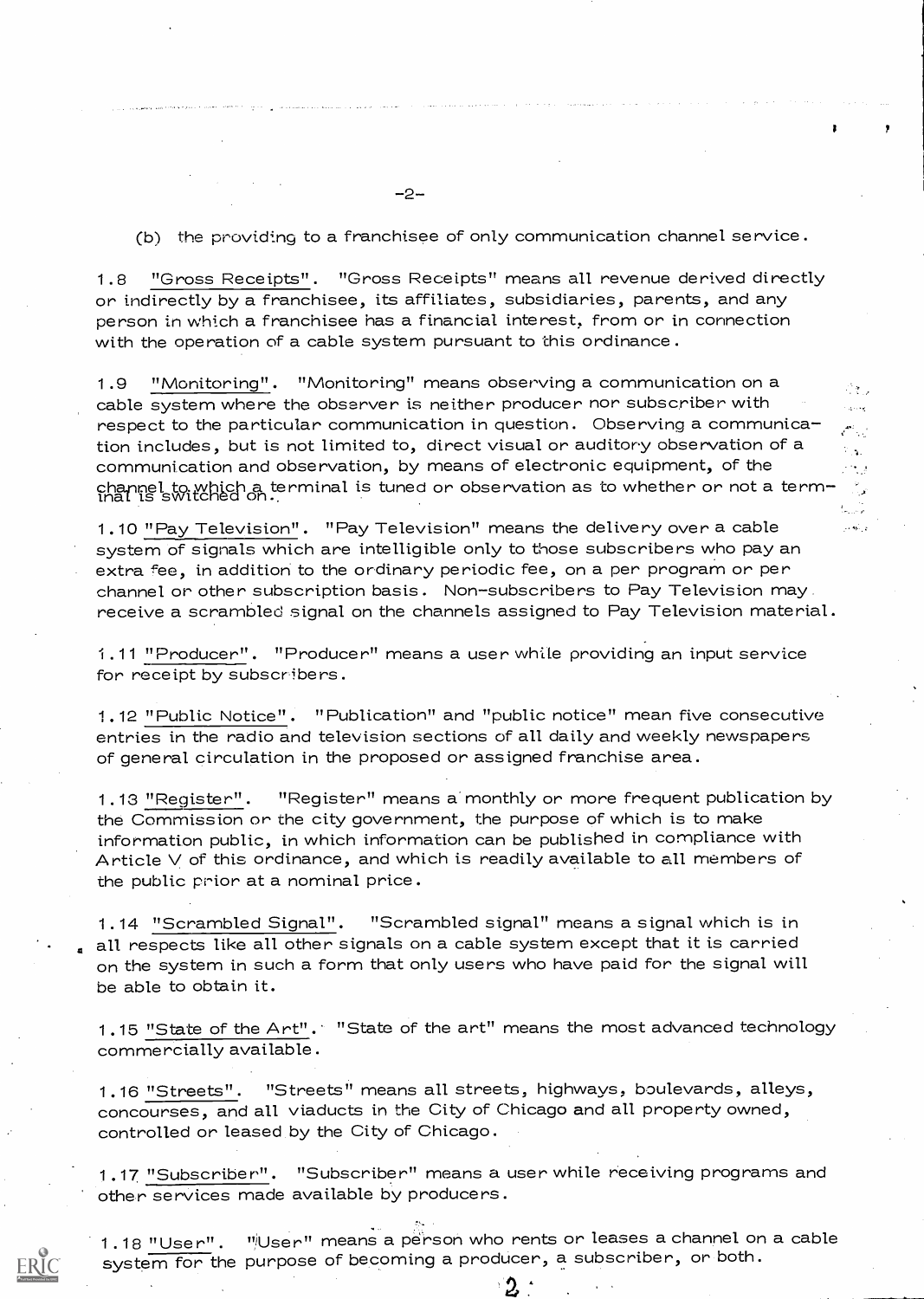1.19 Singular and Masculine. Where appropriate, singular words include plural and masculine forms include feminine.

## Article II - Grant of Franchise

2.1 Proposed Franchise. The provisional terms of each proposed franchise<br>shall be published two months before public hearings are held thereon. The final terms of each proposed franchise shall be published no later than one ordinance, but provisions may be added which in no way conflict with or limit the effect of this ordinance.

2.2 Invitation of Bids. Bids for franchise shall be invited by publishing the final terms of the franchise.

2.3 Application. Bids shall be accepted for a period of two months after the published invitation of Section 2.2. Application and bid for a franchise<br>shall include a bid in compliance with section 2.9, an ownership statement as described by section 3.18(b), and an affidavit and agreement of compliance with this ordinance.

2.4 Hearings. The Commission shall hold public hearings on all bids received. There shall be public notice one month prior to these hearings.

2.5 Award. All franchises shall be awarded within three months of the last day of public hearings. However, the Commission may, if all bids are unacceptable, call for new bids under the provisions of this Article.

2.6 Publication. Any franchise that is granted shall be published.

2.7 Area Hearings. All public hearings relating to a specific franchise area, including those held to consider the initial franchise grant, shall be held within the geographic limits of the designated area.

2.8 Responsibility of Franchisee. Before the award of a franchise, the Commission shall find that the proposed franchisee is financially and otherwise responsible and capable of performing the obligations imposed by this ordinance.

2.9 Lowest Bid. The award of any franchise by the Commission, shall be only to a complying applicant who offers the lowest producer access fee per channel, per minute of prime time (between 6 p.m. and 10 p.m..). The installation fee for subscribers shall be not more than \$10.00 and the monthly subscriber fee shall be not more than \$5.00.

2.10 Public Inspection. The Commission shall, at all times, permit any citizen to examine all applications and bids, accepted and rejected, and all<br>correspondence and memoranda of any kind relating thereto. This obligation shall be regulated by the provisions of Article V.

> $\sim$  1 3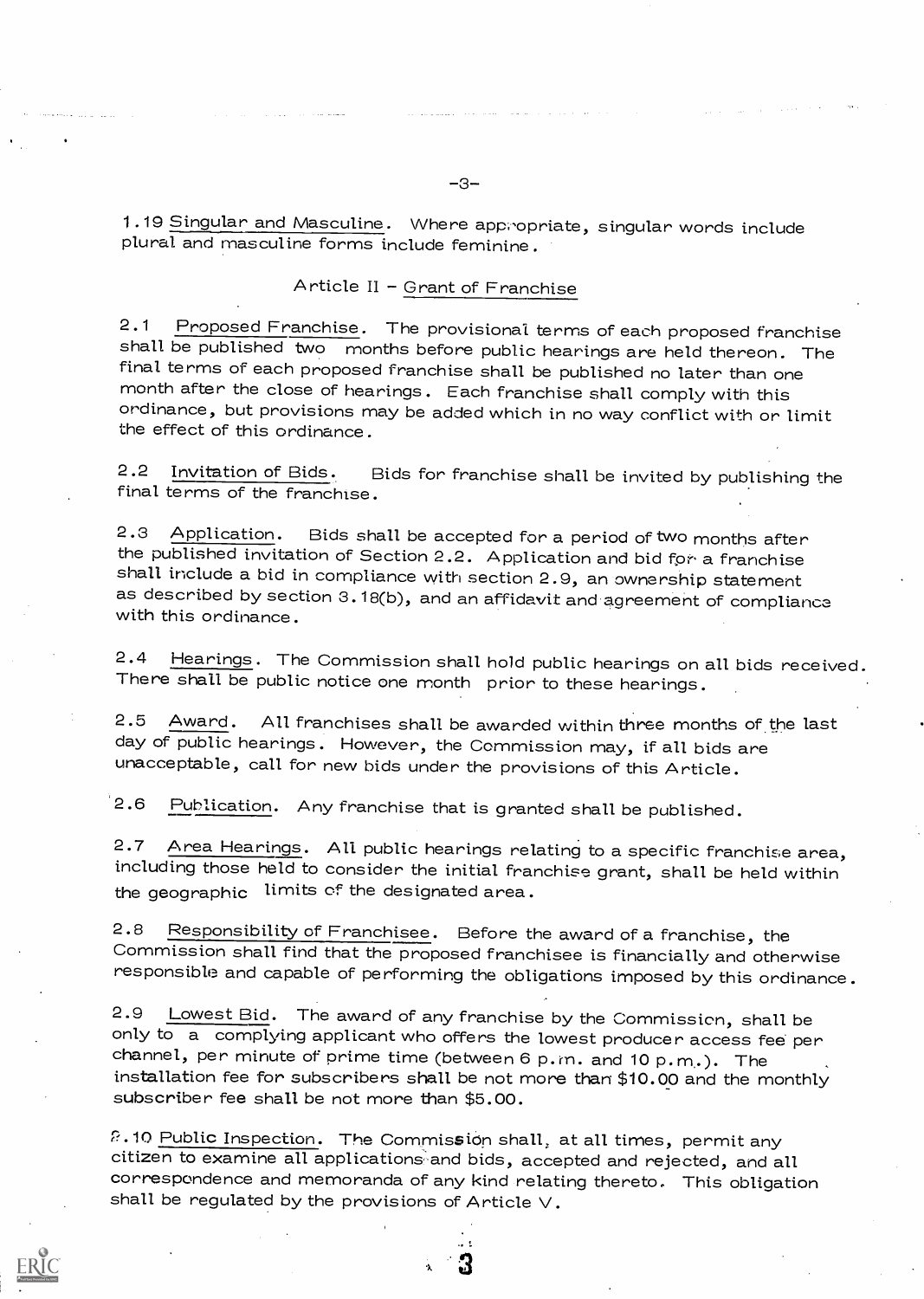2.11 Ownership of Franchisee. No elected or appointed government official of the United States of America or the State of Illinois or any subdivision of either of them shall own, directly or indirectly, any part of a franchisee, nor shall any elected or appointed government official serve  $\epsilon$  ; an officer, director, or employee of any franchisee. This section applies to all government officials, whether or not paid.

2.12 Ownership by Franchisee. No franchisee shall participate, directly or indirectly, in the revenues or profits from, or be a whole or partial owner of, or, if an individual, be ar. officer, director or employee of, any organization engaged in: (a) production, sale or repair of television sets or cable television equipments; (b) broadcast of over-the-air signals including microwave and lasers; (c) advertising; (d) publishing daily newspapers; (e) operating telephone credit services; (f) operating telegraph services; (g) operating any other cable system producer operating in Illinois; or (h) operating any commercial medium of data communication. No franchisee shall exercise any control over the content of a signal sent through its cable system.

2 .13 Cross Ownership. No person owning or in any way controlling or benefiting from an interest in a cable system of 1% of more shall at the same time own, control cr benefit from an interest of 1% or more in (a) any organization engaged in the activities enumerated in Section 2.12, or (b) any other Chicago franchise.

2.14 Revision. Whenever any property of the franchisee reverts to the City of Chicago, the Commission shall transfer such property to a third party selected by it, and under terms approved by it, in the same manner as the original franchise was granted under this ordinance.

4

**پ**:

 $\sum_{i=1}^{n}$ 

 $ER_{\text{G}}^{\text{O}}$ 

-4-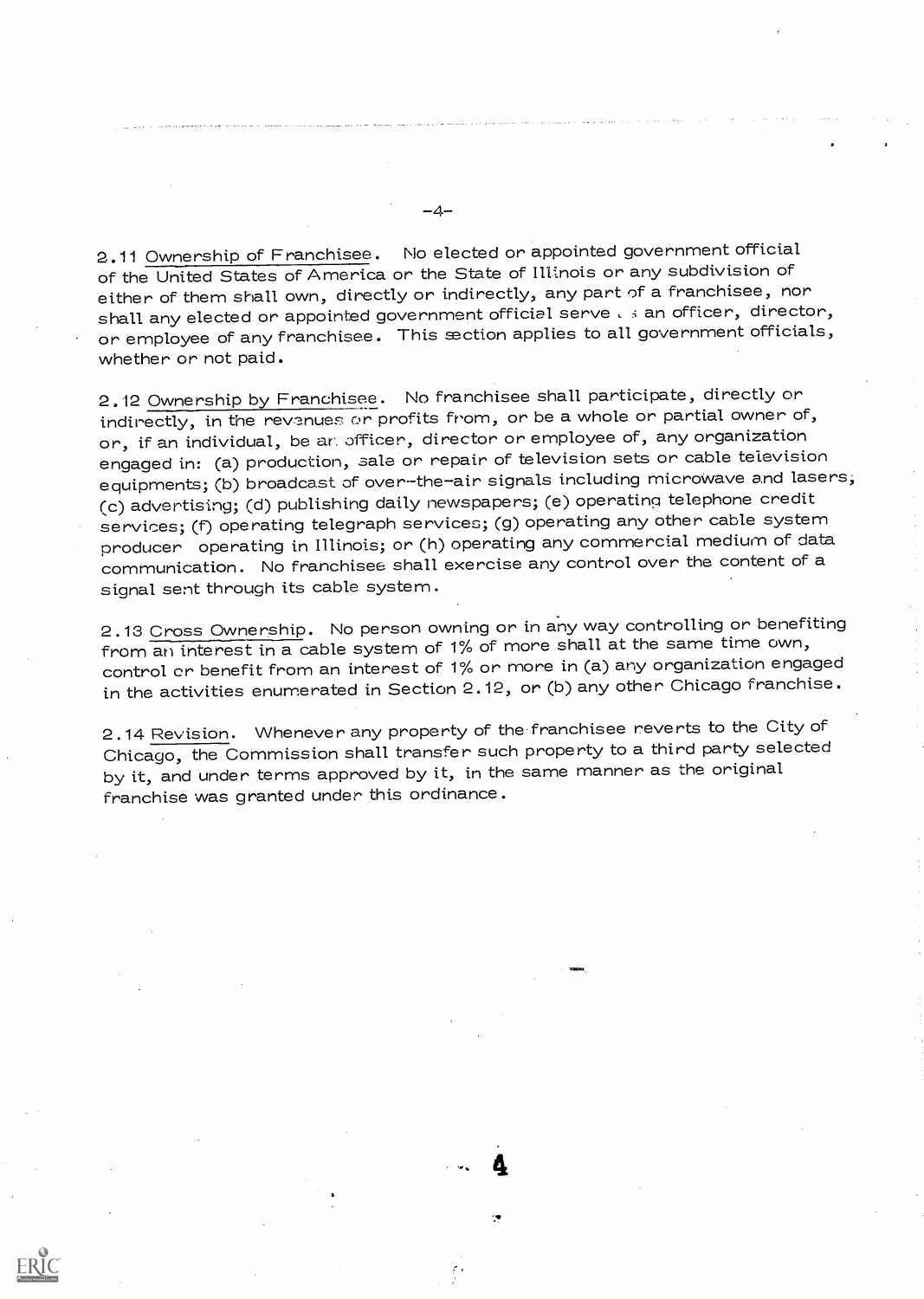# Article III - Terms of Franchise

3.1 Common Carrier. Each franchisee shall provide channel capacity in convenient time segments for cablecasting use by the public on a first-come, first-served common carrier basis. In no event shall minimum time segments be longer than five minutes.

3.2 Fees. Cable system fees not specifically fixed in this ordinance shall be established by the Commission by applying the standards and rules enumerated for the Illinois Commerce Commission in Sections 32, 33, 34, 35, 36, 37, and 41 of an Act Concerning Public Utilities Approved June 29, 1921, as amended. (Illinois Revised Statutes Chapter 111 2/3 Section 1-95) All fees for the lease or rental of studio or equipment for the purpose of cablecast production, cablecasting rates, channel lease and rental fees, signal-sending rates, and all subscriber fees not specifically set by this ordinance shall be subject to the specific approval of the Commission. Cabelcasting rates for all cablecasting by producers who are not-for-profit corporations shall be not more than half the rate which applies to all other producers. The Commission may establish reduced fees on a uniform basis for hours or classifications of hours other than price time (6 p.m. to 10 p.m.),  $\cdot$  in order to encourage full use.

3.3 Free Time. Subject to reasonable rules and regulations by the Commission, each franchisee shall give five minutes per month of television channel time on his system free of charge to any individual producer who resides in the franchise area and is receiving from any governmental unit one or more of the following forms of assistance: welfare, relief, public aid, pension, social security, aid for dependent children, unemployment compensation. Such a producer Shall in all other respects be treated as a not-for-profit corporation.

3.4 Additional Capacity. The Commission shall require a franchisee to install additional channel capacity whenever the demand to cablecast on a common carrier basis on a system creates a two week backlog of cablecasters between the hours of 6:00 p.m. and 10:00 p.m.

3.5 Equipment. Each franchisee shall provide for rent and lease all necessary studio and equipment facilities for live and taped cablecast production. Technical assistance shall be provided at no additional charge. Each franchisee shall retain equipment in his studio capable of play-back of all currently standard sizes and types of video tape, film and audio tape. No franchisee shall require the use of specified production equipment.

3.6 Non-discriminatory Fees. All fees shall be non-discriminatory, except as authorized by Section 3.2. There shall be no free service of any kind not specifically authorized herein. No franchisee shall connect service without making charge therefor.

3.7 Subscription Television. A franchisee shall offer cable service to producers who sell subscription television or other pay television services.

G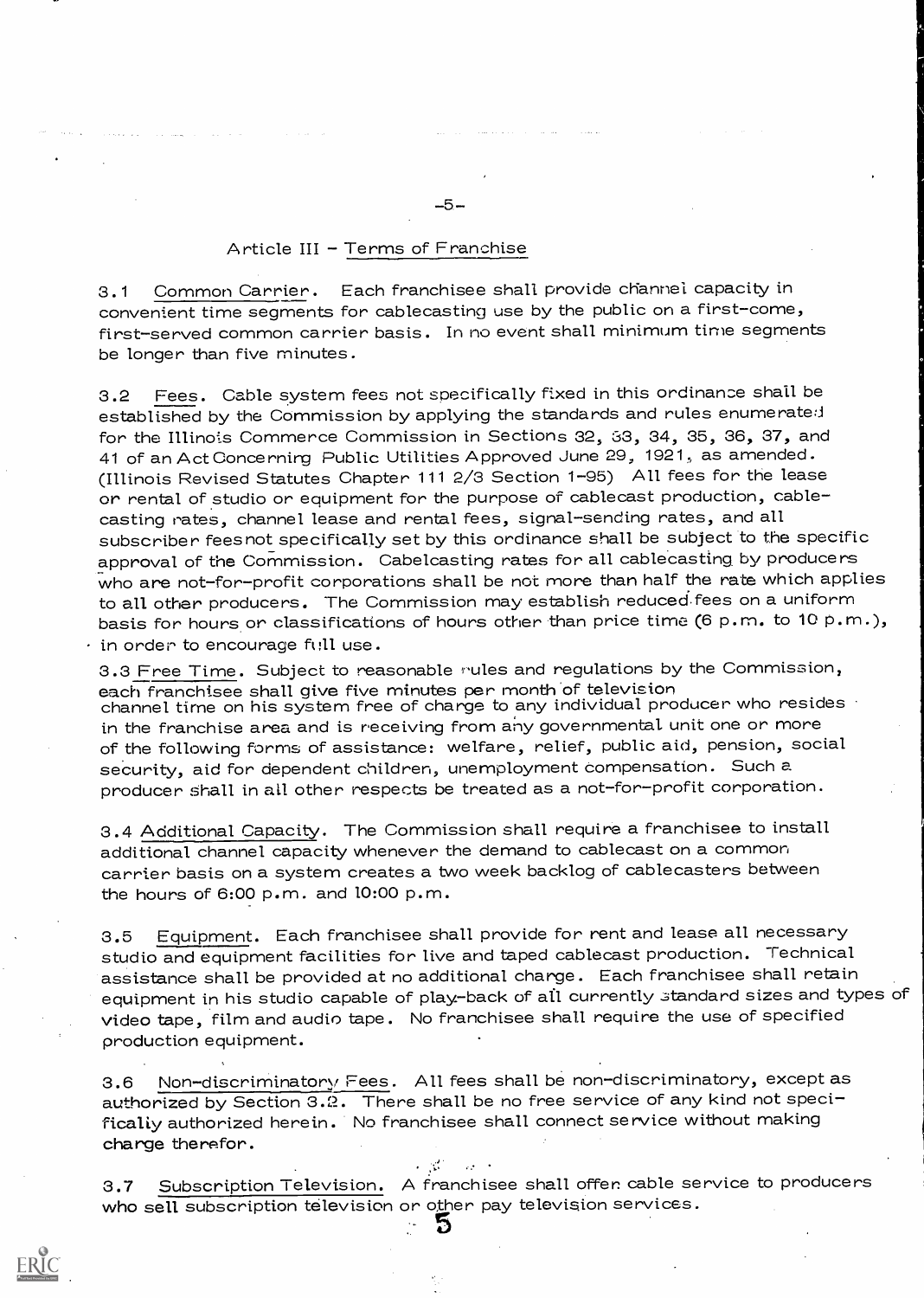3.8 Service. No franchisee shall refuse cable system service to ary person who requests reasonable service for any purpose, nor shall any franchisee refuse any person the right to cablecast or subscribe for posted rates for any purpose. A franchisee shall furnish any requested service, including repair and maintenance, vvithin two business days.

 $-6-$ 

3.9 Control of Content. No franchisee shall exercise any control over the content of any cablecast production or other production and shall in no way be liable therefor.

3.10 Combination Rates. Time on cable systems shall not be sold in combination with any other service or product, including time on another medium of communication or another cable system. No discount shall be given a buyer of time on a cable system on account of his prior or subsequent purchase of any other service or product.

3.11 Deposits. No franchisee shall request a deposit nor make any charge other than those specifically authorized by this ordinance or by the Commission. However, a franchisee shall bill subscribers for fees on behalf of producers who request that service and who provide services to subscribers through the cable system; and a franchisee may make a reasonable charge to the producer for this service, upon the approval of the Commission.

3.12 Terminals. Each franchisee shall make available for lease to all subscribers all terminal equipment which the state of the ant makes available. However, any compatible terminal equipment may be attached to any system and the franchisee shall make freely available all information necessary to determine and produce compatibility.

3.13 Maintenance. Each franchisee shall

ERIC

provide all necessary maintenance service on its system free of additional charge to the subscribers, to the reasonable satisfaction of the subscribers. Each franchisee shall put and maintain all parts of the cable system in good condition at all times.

3.14 Interruptions. Whenever it is necessary to shut off or interrupt service for the purpose of making repairs, adjustments or installations, each franchisee shall do so at such time as will cause the least inconvenience to its customers; and unless such interruption is unforeseen and immediately necessary, it shall give reasonable notice thereof to its customers.

3.15 Physical Survey. At least annually, each franchisee shall conduct a complete physical survey of its plant and report fully thereon to the Commission. This survey shall include, but shall not be limited to, measures taken by electronic devices devised for the purpose. No monitoring shall be conducted except with the specific permission of the user, whose terminal is monitored. At all reasonable times, the Commission shall have the right to inspect all parts of a franchisee's cable system.

 $\boldsymbol{\beta}$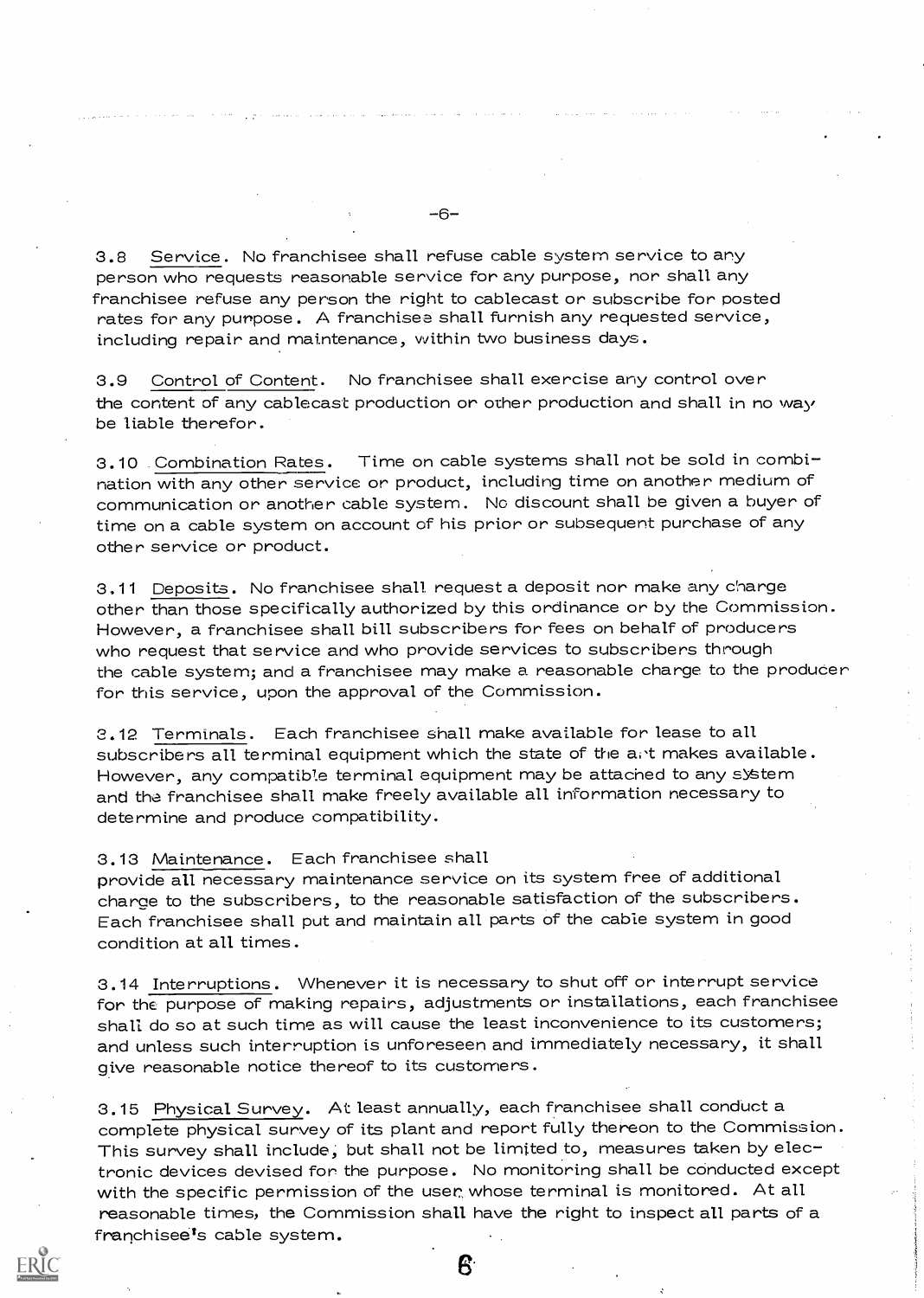3.16 Switch. Each franchisee shall make available a switch that will allow terminal and connecting their television sets to an antenna or other terminal of their choice.

3.17 Tax. Each franchisee shall pay quarterly a percent tax on gross revenues to the City of Chicago. Said tax shall be payable 30 days following the close of each calendar quarter.

 $\mathcal{F}$ 

ERIC

3.18 Reports. (a) Each franchisee shall file with the Commission quarterly<br>reports of gross revenues signed by a Certified Public Accountant and prepared reports of gross revenues signed by a Certified Public Accountant and prepared<br>in accordance with regulations of the Commission. Each franchisee shall also<br>allow the Commission to audit all of its accounting and financial

3.19 Sale. (a) Each franchisee shall promptly notify the Commission of any proposed change in, or transfer of, or acquisition by any other party of, control of the franchisee. The word "control" as used herein is not limit exercised. Each change, transfer, or acquisition of control of a franchisee shall<br>make its franchise subject to cancellation unless and until the Commission shall<br>have consented thereto. For the purpose of determining whet to such change, transfer or acquisition of control, the Commission shall inquire<br>into the qualification<sup>s</sup> of the prospective controlling party by public hearing<br>announced by publication. It shall use the same standards as lease covering all or a substantial part of a system, an affected franchisee shall<br>notify the Commission in writing of such fact, and such notification shall be treated as a notification that a change in control of the franchisee has taken<br>place, and the provisions of the first paragraph of this section shall apply.<br>(c) The Commission shall have the right to cancel a franchise imm of the franchisee whether in receivership, reorganization, bankruptcy, or other action or proceedings unless: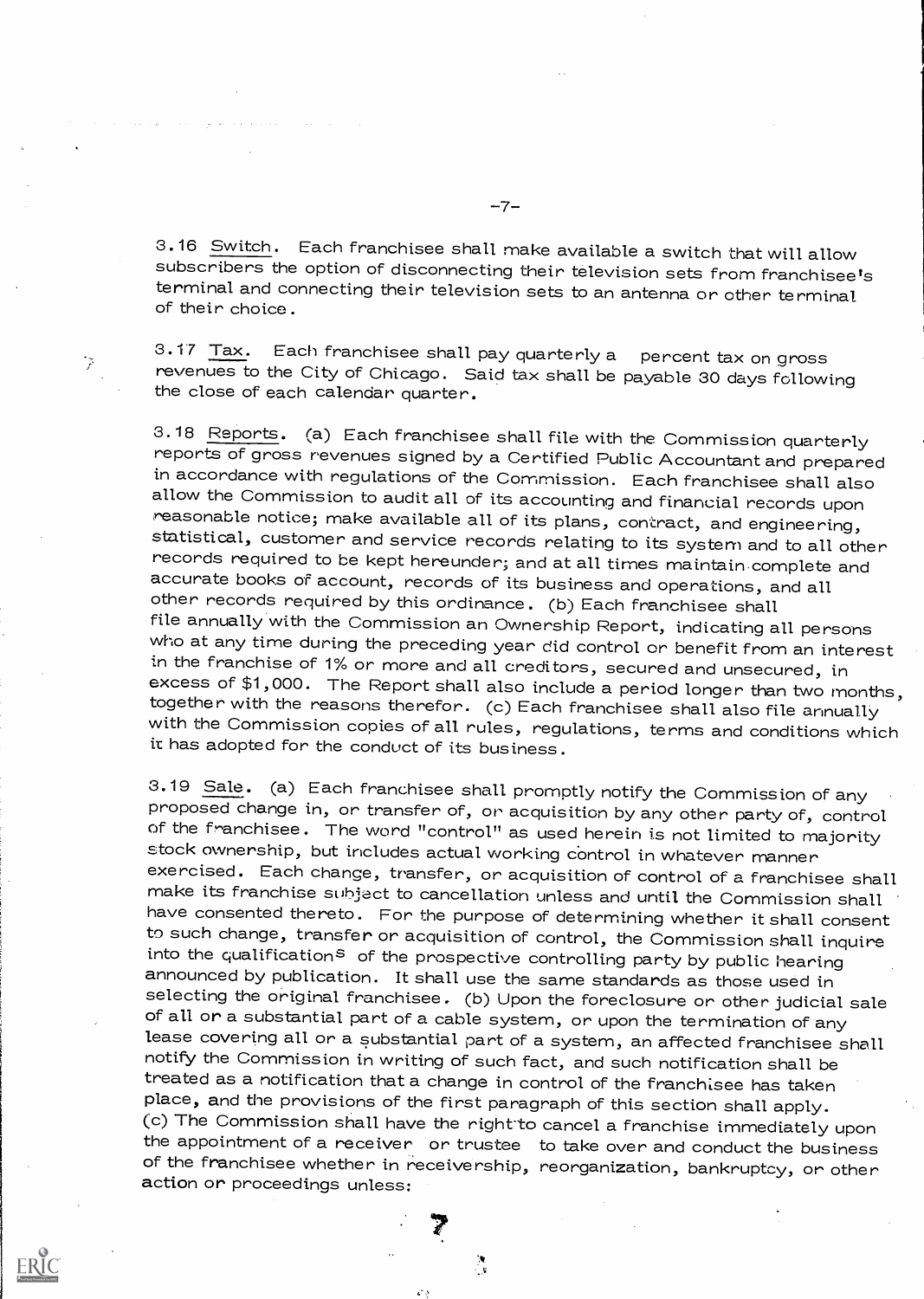(1) such receiver or trustee shall have fully complied with all the provisions of this ordinance and remedied all violations thereof; and,

(2) such receiver or trustee shall have executed an agreement, duly approved by the court having jurisdiction in the premises, whereby such receiver or trustee assumes and agrees to be bound by each and every provision of this ordinance.

This section shall apply also in all cases of foreclosure and insolvency.

3.20 Interconnections. Each franchisee shall interconnect its cable system with all other contiguous cable systems, and may interconnect with any other<br>system or service, in such a way that subscribers can receive all channels of all interconnected systems at any time. Each system shall also interconnect with those networks and other systems which the Commission shall detsrmine. However, nothing in this provision shall prohibit the charging to subscribers, on a time-used basis, of extra fees for cablecast channels received from noncontiguous systems.

3.21 Geographically Exclusive. Each franchise shall be geographically exclusive.

**ERIC** 

3.22 Review. The Commission

shall review the performance of each of its franchisees at public hearings held no less frequently than triernially. All who wish to present evidence of any kind shall be heard at the hearings. At the conclusion of the hearings, the Commission shall extend the franchise until the next public hearing held under this section; and/or at the same time set a date for a public hearing under this section, to commence within one year; and/or revoke or cancel the franchise under the provisions of section 3.25 and 3.27.

3.23 Buildings. Each franchisee shall have the right and obligation to provide cable television service to any member of the public in any publicly or privately<br>owned buildings which are in the franchisee's franchise area without paying a charge to the building owners. Any disputes between franchisee and any building<br>owner shall be heard at and resolved by a public hearing by the Commission. Each franchisee shall report to the Commission any building owner who requests a payment from the franchisee before, allowing the franchisee to install cable system service in the building owner's building or who otherwise refuses it free access.

3.24 Repair. Any damage caused to the property of building owners or users or any other person by the franchisee shall be repaired fully by the franchisee.

3.25 Revocation.. A franchise shall be revoked or cancelled when the Commission determines, at a public hearing, that a franchisee has breached its franchise or these regulations in a manner which materially or substantially decreases its service to the public. A franchisee shall be given three months public notice by registered mail of a proposed public hearing pursuant to this section. If within

 $\mathbf{g}$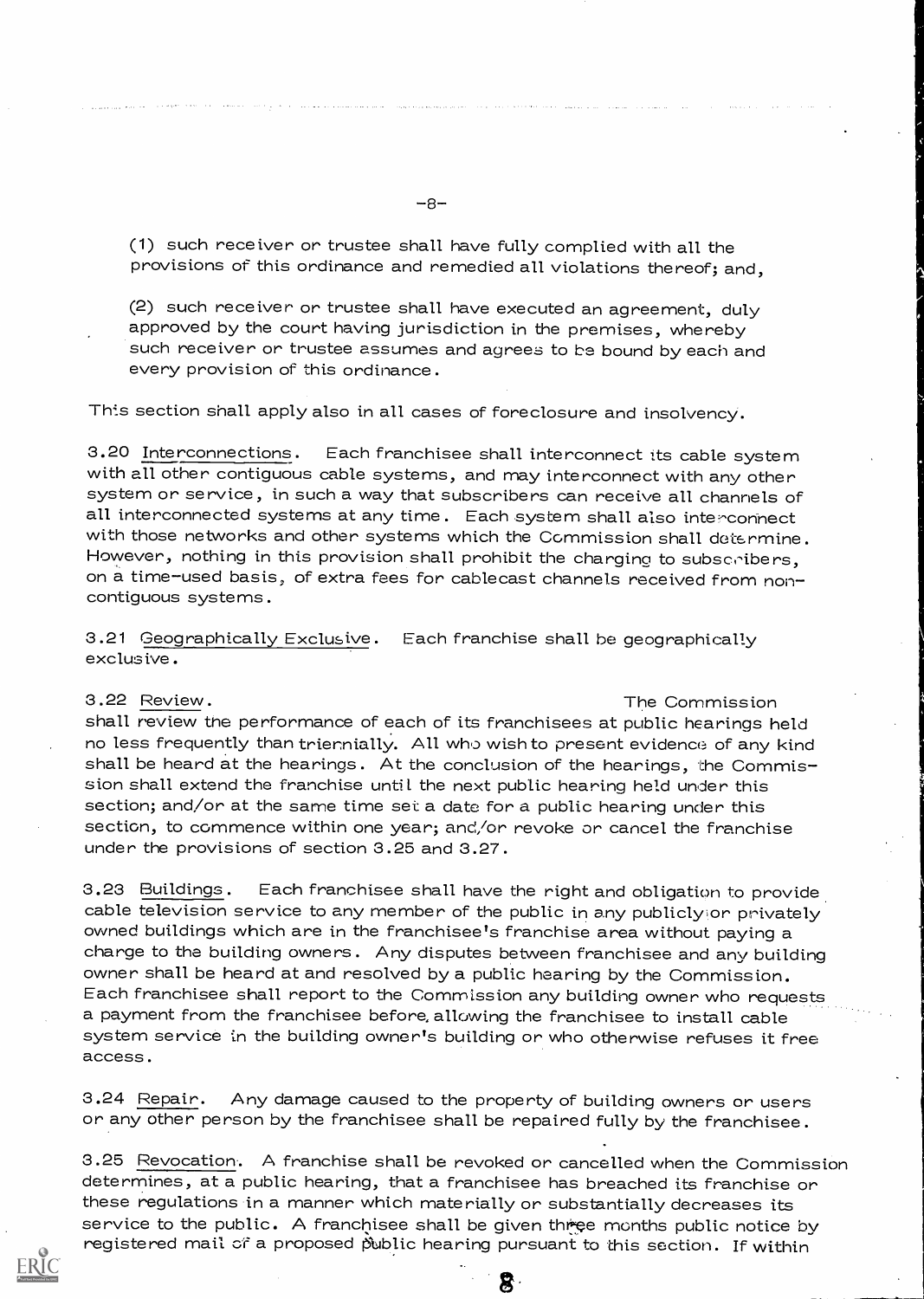sixty days of such notice, compliance has not been effected and certified to the satisfaction of the Commission, a public hearing shall be held in the franchise area. The Commission may move for such a hearing on its own motion or, mandatorily, when presented with a written petition of 10% or more of a franchisee's users specifying the sections of the franchise or regulations allegedly violated. For the purpose of this section, "user" includes any user of the system within the previous six months. The finding of a public hearing held under this section may be revocation or a fine under the provisions of section 3.26 or both.

3.26 Fines. The Commission shall have nonexclusive authority, subject to review under the Administrative Review Act, to levy and impose fines and penalties For violation of this ordinance. The maximum fine which may be assessed against any franchisee is \$500.00 per offence. Each day of which the offense occurs shall be deemed a separate offense.

A fine may be assessed for any violation of this ordinance or a franchise or a regulation or oder there-<br>under by order of a court after hearing, or after the Commission conducts a public hearing. Where revocation is not proposed and the Commission conducts a hearing, the franchisee shall be given two months notice of the alleged violation, date of public hearing, and amount of proposed fine. There shall be no extensions of time. Compliance subsequent to notice shall have no bearing on the determination of violation.

 $3.27$  Arbitration. (a) If a franchise is revoked or it is not renewed, the franchise rights of the franchisee shall cease and determine and all facilities of the franchisee shall become the property of the City of Chicago. A panel of arbitrators shall determine the fair and reasonable value of the franchisee's depreciated investment plus interest from termination of the franchise to the date of the award. In no case shall the panel award compensation based in whole or in part upon the value of the franchise itself. All expenses to the City of Chicago resulting from the forfeiture shall be deducted from the award. The panel of arbitrators shall consist of three members: one chosen by the franchisee, one chosen by the Commission, and one chosen by both. The franchisee shall pay the salary of its arbitrator and half the salary of the arbitrator chosen by both; the Commission shall pay the salary of its arbitrator<br>and half the salary of the arbitrator chosen by both. The arbitration panel shall conduct its business in public hearings. (b) However, should a franchise terminate hereunder, the franchisee shall, upon written request of the Commission, promptly remove all property owned by it and placed on a public right-of-way, other than property which the Commission may permit to be abandoned in place. In the event of any such removal, the franchisee shall restore the street or other area from which such property has been removed to a condition satisfactory to the City of Chicago. Property abandoned in place shall be abandoned in such manner as the Commission shall prescribe.

ERIC

-9--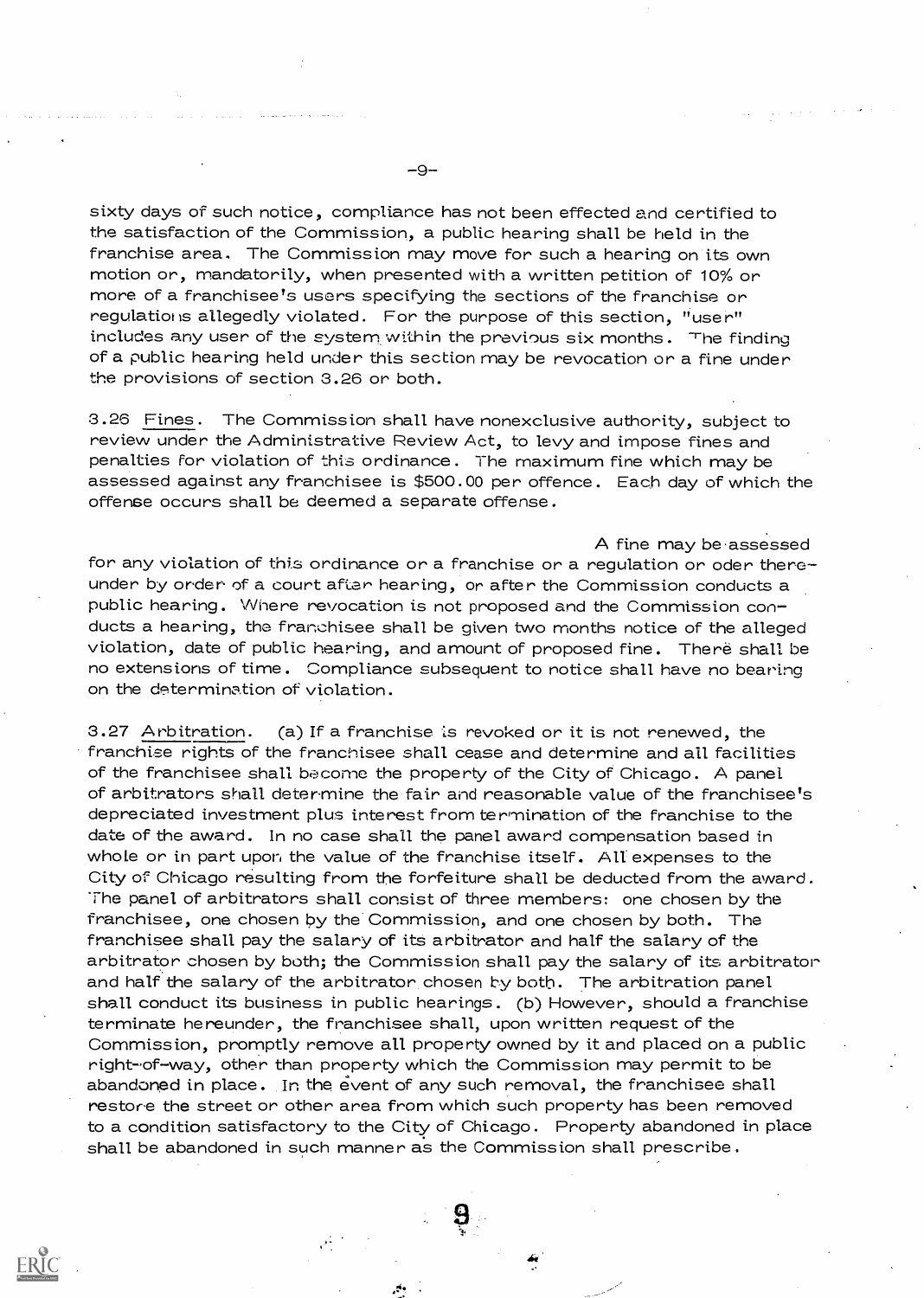from subscribers.

3.28 Questionnaire. Lach franchi: e shall provide, at least once a year, each of its were with a guestion raine when the shall be prescribed by the Commission and include all reasonable questions. Submitted therefor to the Commission by  $\frac{1}{2}$  . One month public notice of  $t$  e compiling of the questionnaire shall be given all users by the Commission and by the franchisee, which may do so by mail. The users' answers to the questionnaire, as compiled by the Commission,  $s$  and the published within three month  $s$  after the questionnaire is sent to users and the availability of the publication without charge shall be given public notice. One question of the questionnaire, at least, shall request evaluative comments

3.29 NoDiscrimination. No franct, see shall discriminate on the basis of sex, mace, mational origin, religion, cred for previous arrest or conviction in hiring **and promoting employees.** I ach fra chisee shall seek out and train employees so that minority groups are represed led in its employee work force. Each franchisee shall file an affirmative a tion plan to this end annuall with the Commission. This plan shall include a report of persons employed, together with their positions and salaries, by eategories listed in the first sentence of this section.

and answered by each within 10 day% f original mailing.

report of all complaints and trouole t. report a t reakdown of the calls by cat calls on the same complaint, and an a  $\frac{1}{100}$  of the period of time required to satisfy each complaint reported.

3.33 Local Signals. Each franchist signals of every broadcast talavision : any section of the franchise area. En communications Commission as stand (FM) service and which delivers  $\epsilon$ franchise area for at least six hours I,

3.30 Collective Bargaining. To the extent that a franchisee's employeromployee rolations are not preempts by Federal law, each franchisee shall be obligated by this ordinance to recogetize and bargain with any representative body, union or association of employ! as which the employees by majority vote choose to have as their bargainlig ag it in an appropriate bargaining unit.

3.31 Complaints. All user and othe complaints sent to a franchisee, including **those forwarded by government agem**  $_{\text{3S, Shall}}$  be turned over to the Commission within 10 days of mailing, together we the franchisee's response thereto. All complaints to the Commission shall  $\psi$ , forwarded to the appropriate franchisee

3.32 Response. Each franchises in 1 file with the Commission a quarterly lls received, and shall include in that gory, the number of second or subsequent

subscribers the signals of every brow cast radio station licensed by the Federal shall make available to subscribers the \_ation that delivers a Grade B signal to .11 franchisee shall make available to rd broadcast (AM) or frequency modulation sistently usable signal to any section of the lr twenty-four hour day.

 $-1$  t-

 $10$ 

 $\mathcal{L} \leftarrow \mathcal{L}^{(0)}$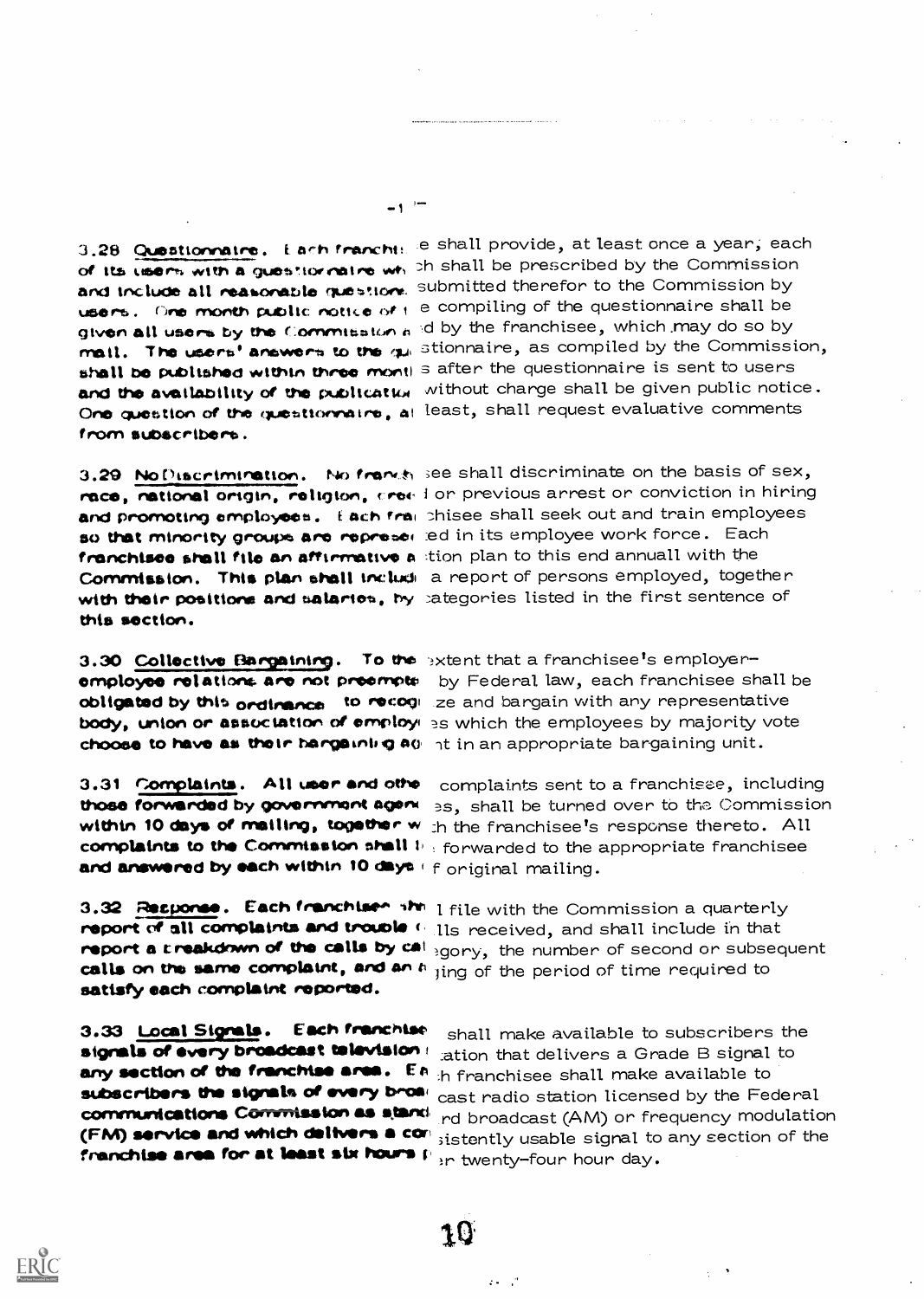3.34 Two-way Service. Each franchisee shall provide to each user, free of additional charge, bi-directional signal capability which shall include at least one channel able to carry data, voice and picture signals.

3.35 State of the  $Art.$  Each franchisee shall constantly upgrade its facilities, equipment, and service so that its system is as advanced as the current state of technology will allow. Each franchisee shall install additional channel capacity as required to keep channel capacity in excess of the demand therefor by producers. At all times, each cable system shall be no less advanced than any other system of comparable size, excepting only systems which are experimental, pilot or demonstration. The Commission shall order a franchisee to comply with this section in case of specific violations, which it may investigate upon cor:plaint or on its own motion,

3.36 60 Channels. Initial, channel capacity shall be no less than 60 channels of television width and broadcast quality. (NOTE: We believe 60 is a satisfactory figure because of the state of the art, and because of the present construction of a 64-channel system in Akron, Ohio.)

3.37 Neighborhood Channels. Each franchisee shall make possible on each cable system for a producer to rent or lease a channel which is available as part of the regular subscription service only within each ward as they exist on the date of the enactment of this ordinance. These ward circuits shall be available for lease to producers at a rate no more than half of that for a full-system channel. There shall be a sufficient number of ward channels to meet the reasonably forseeable demand therefor, as specified by Section 3.4. Where a ward overlaps two or more franchise areas, each cable system shall provide a ward channel for that part of the ward within its franchise area.

3.38 Addressed Messages. Each franchisee shall make it possible on each system for a message to be delivered to specific subscribers as desired by producers, and not to others. This shall be accomplished on the private channels required by the next section, but shall not require an electronic key for unscrambling.

3.39 Private Channels. At least ten percent of the total channel capacity of each system, and more if the Commission determines that there is a demand for more, shall be set aside for pr ivate use and shall be protected against unauthorized reception, by means of the most advanced technology available for the purpose. Channels set aside in this manner may be priced at a higher rate'to reflect only the amortized cost of the additional equipment necessary to provide the aforementioned privacy.

3.40 Adult Channels. At least ten percent of the total channel capacity of each system and more if the Commission determines that there is a demand for more, shall be provided with an electronic lock capable of withstanding the experiments of children designed to 'defeat the device. The "adult channels" protected in this manner shall be reser, ed by the franchisee for material it

11

ERIC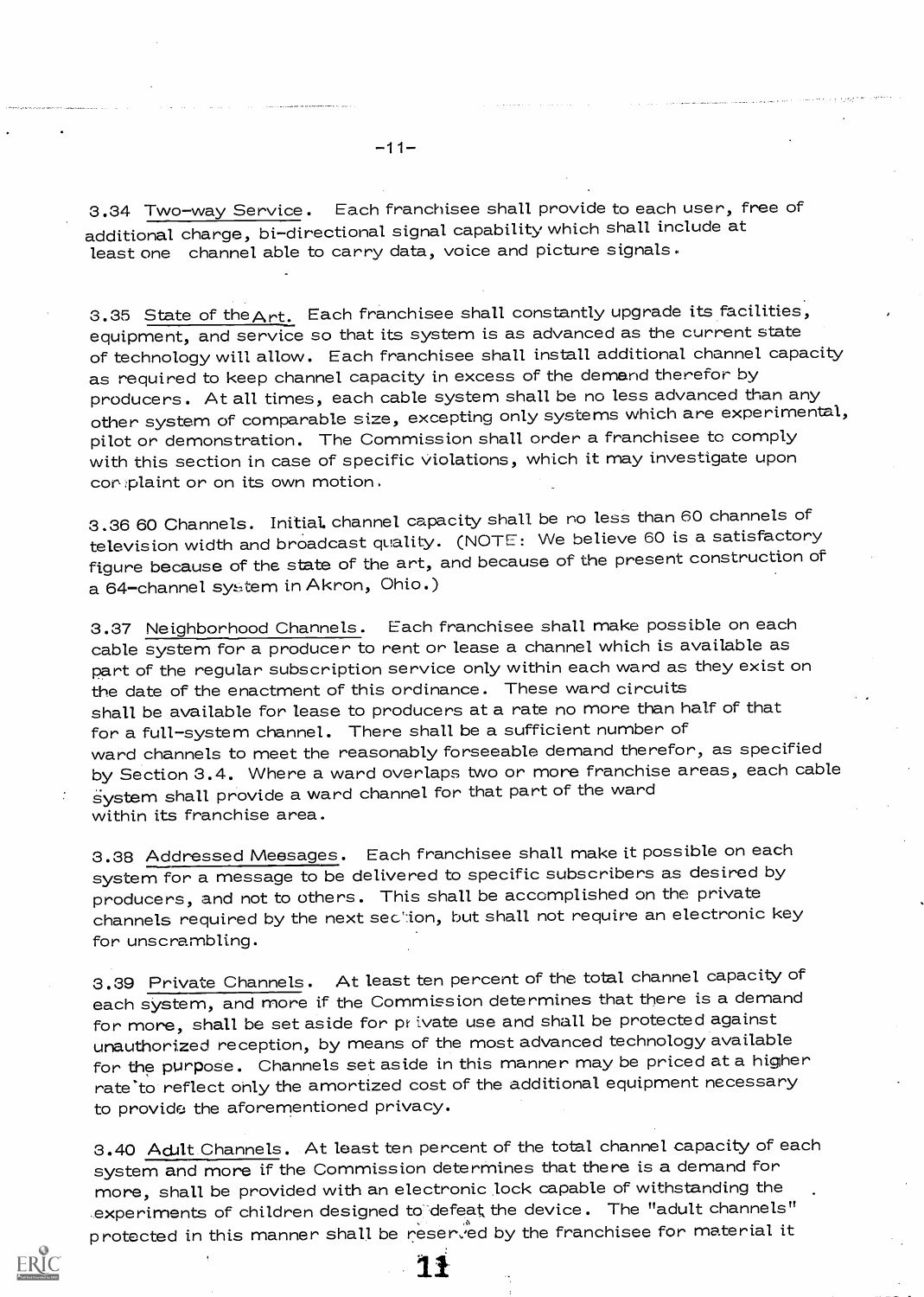deems unfit for children by reason of violence or tendency to obscenity. The backlog of access requests for time on the adult channels shall at all times be less than that for general channels, and adult channel capacity shall be increased, if necessary to maintain that condition. The Commission shall set standards for the determination of material which shall be produced only on an adult channel. No proposed programming shall be prescreened. The Commission shall determine whether its standards have been violated in any particular instance. Any person aggrieved by any standards set or decision made by the Commission under this section may file a petition for review under the Administrative Review Act.

 $-12-$ 

3.41 Termination. No franchisee shall enforce collection of any subscriber's fee which accrues beyond the date of termination fixed by a subscriber's written notice to the franchisee, nor shall franchisee charge any fee for permanent disconnection of service. Franchisee shall promptly remove all its facilities from the premises of a user upon the user's request in writing to do so.

3.42 Office. Each franchisee shall maintain an office within the franchise area open to the public during all customary business hours.

3.43 Studio . Each franchisee shall, within <sup>12</sup> months of the grant of a franchise, or befor e the initiation of any cablecast production service, whichever occurs first, establish at least one studio at which the franchisee can fulfill the requirements of sections 3.1, 3.4 and 3.34 of this Article.

3.44 Availability. Each franchisee shall initiate cablecasting and other production service within <sup>12</sup> months after the granting of the franchise, and shall make system connection available to all potential subscribers in its franchise area within 18 months of granting of the franchise.

3.45 Cable Tapping. It shall be unlawful to tap or monitor a system line without authorization from the parties whose communication might be overheard. The penalty fcr each violation of this section shall be a fine up to \$500.00 or imprisonment up to six months or both.

3.46 Monitoring. No monitoring of any terminal connected to the system shall take place without specific written authorization by the user of the terminal in question on each occasion. In no event shall monitoring of any kind take place without a clearly visible light signal and clearly audible sound signal. The light shall be visible and the sound audible at a distance of at least thirty feet from the terminal at the time of monitoring.

3.47 Prevention. Each terminal shall be equipped with a switch by which the user can, upon notification by means of the aforementioned light and sound, prevent the monitoring of his terminal notwithstanding any prior agreement.



 $\frac{1}{2}$ 

 $\mathcal{C}^{(1)}_{\mathcal{C}^{(2)}}$ 

ERIC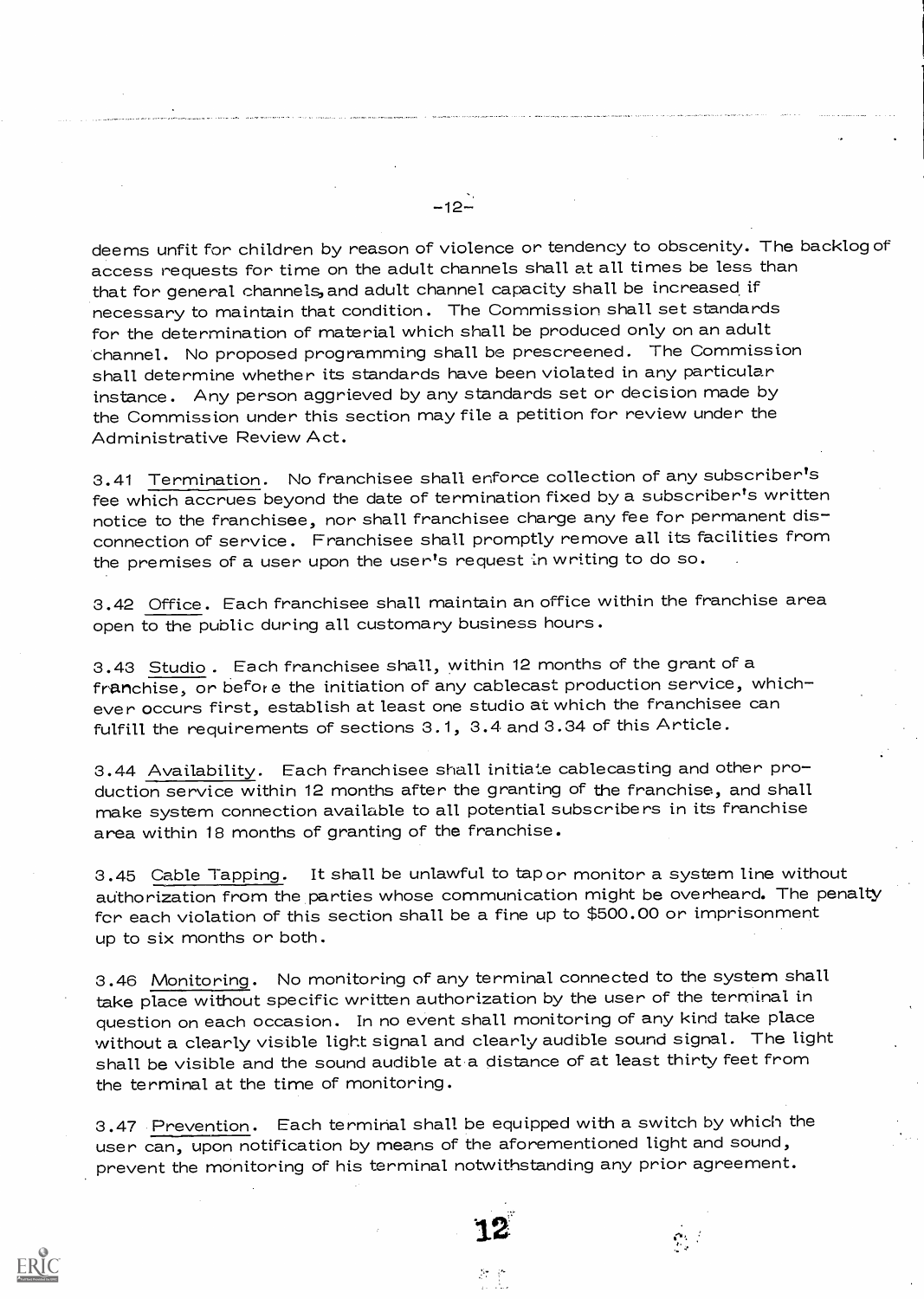3.48 Bond. (a) A franchisee shall forfeit and abandon all rights and privileges conferred by this ordinance and its franchise shall be null and void, unless the franchisee shall, within ten days after the grant, file with the Commission its written unconditional acceptance of the rights and privileges thereby conferred and with the terms, conditions and restrictions thereby imposed. Concurrently therewith, franchisee shall also file with the Commission a faithful performance bond running to the City of Chicago with a responsible surety in the penal sum of \$500,000 conditioned that the franchisee shall perform each term and condition required by this ordinance and by its franchise, and that, in case of any breach of condition of the bond, the amount thereof shall be recoverable from the principal and surety thereof by the City of Chicago for all damages proximately resulting from the failure of franchisee to perform any provision of these regulations. Franchisee shall maintain such bond in force throughout the term of its franchise and all renewals and extensions thereof.

-13-

(b) A franchisee shall not be liable for any loss caused by strikes, riots, fires, acts of God or other causes beyond the franchisee's control. Pro rata refunds shall be issued automatically to all users affected by an interruption in service from any cause, including those enumerated in this section.

(c) If a franchisee fails to pay any monies due under this ordinance within the time fixed therefor; or fails, after ten days notice, to pay any city taxes due and unpaid; or, fails, after ten days notice of such failure given by the Commission, to comply with any provision of this ordinance, the surety on the franchisee's bond shall be immediately liable for any such failure which is measurable in money. Within ten days of any such notice, an additional bond shall be given to the Commission to restore the total bond to \$500,000. All bonds in compliance with this section shall be expressly made subject to the conditions of this ordinance.

(d) The rights reserved with respect to the amounts due under bonds are in addition to all other rights of the City of Chicago and the Commission whether reserved by this ordinance or authorized by law, and no action, proceeding or exercise of a right with respect to such bonds shall affect any other right the City of Chicago or the Commission may have.

3.49 Liability to Franclisee. Neither the City of Chicago, nor the Commission, its officers, or employees, shall be liable for any damage occurring to the property of a franchisee caused by employees of the Commission, in performance of their duties, nor be held liable for the interruption of cable service by actions of the Commission's employees in the performance of their duties, nor be held liable for the failure of the franchisee due to acts of God, to be able to perform normal cable service.

'Is

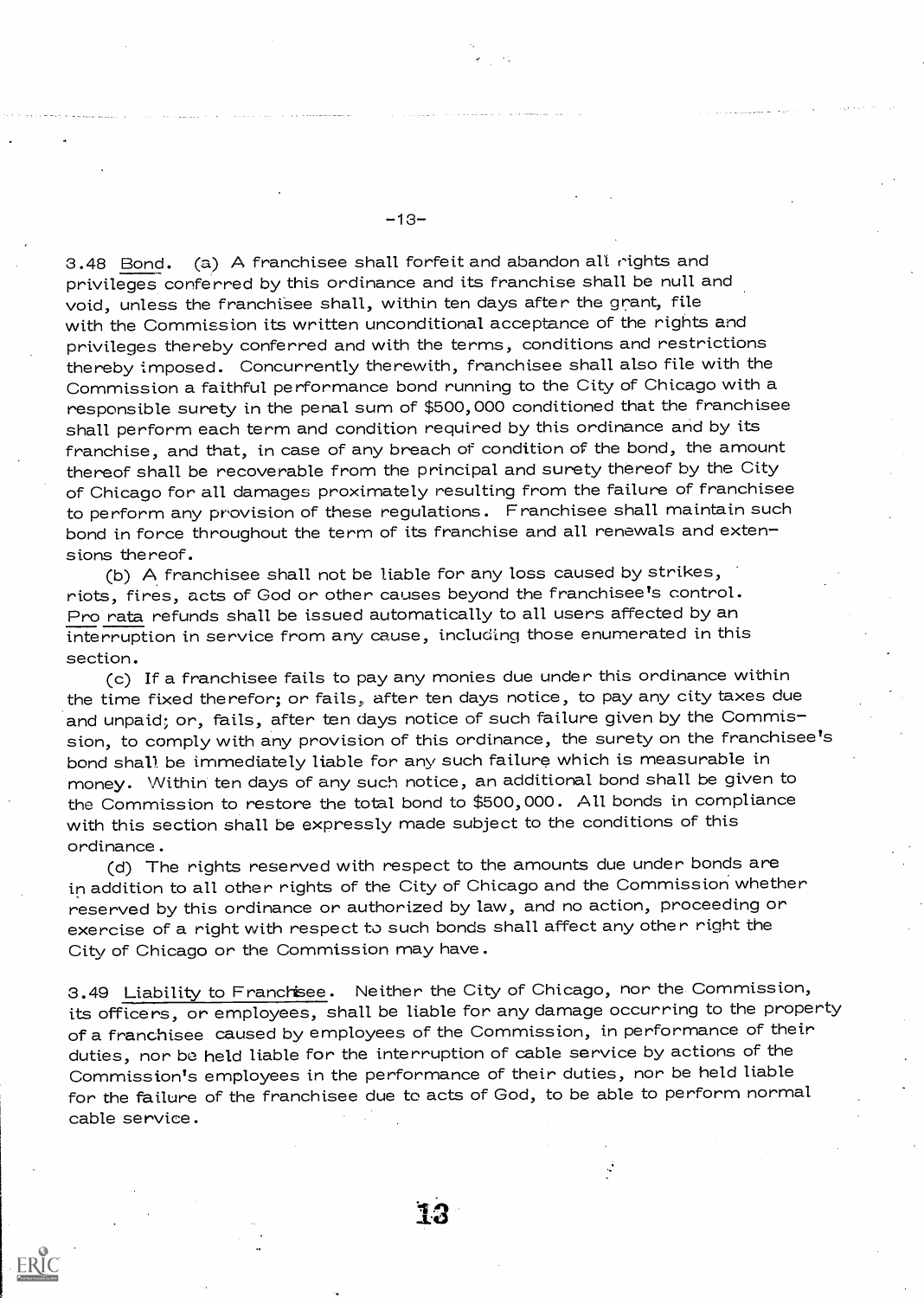3.50 Plans. Each franchisee shall file with the Commission full and complete copies of all plans, maps and records showing the exact locations of all cable system equipment. Each franchisee shall also make available to the Commission any information requested. All plans shall be subject to the approval of the Commission.

3.51 Interference. When a franchisee shall construct, renew or replace facilities (other than minor routine replacements of appurtenances) located in streets, it shall do so only upon the express prior written authorization of Chicago and strictly in accordance with plans and specifications approved or prescribed in such authorization, and in any such construction, renewal or replacement, or in any repair or removal of such facilities, permit nothing to be done by it or by anyone acting for it which may impair or damage such streets or any property located therein, or which may interfere unreasonably with the use of such streets by other persons.

3.52 Removal. If, as and when required by law, ordinance or order of competent authority, within such reasonable time as therein shall be provided, the franchisee shall: (a) Temporarily or permanently remove, change or alter the position of any facilities in streets whenever Chicago shall decide that such removal, change or alteration is reasonably necessary to the construction, repair, maintenance or use of such streets or the location, construction, replacement or maintenance of other property therein; provided, however, that such construction, repair, maintenance or use of such streets or the location, construction, replacement or maintenance of other property therein shall be carried out so as reasonably to minimize the franchisee's expense in making the required removals, changes or alterations of the franchisee's facilites; and provided further, that nothing herein shall be deemed to affect any of the franchisee's legal rights to recover its cost of such removal, change or alteration in whole or in part from persons other than Chicago; (b) Replace any present or future overhead facilities located in streets with underground facilities, provided (1) each area within which such replacement is required shall comprise at least one city block in area; (2) not more than twenty-five percent (25%) of the city lots within such area shall be vacant property; (3) the owners of at least ninety percent (90%) of the occupied premises within such area shall consent in writing to such replacement; and (4) the total cost of replacements of overhead by underground facilities whether ordered pursuant to this section or not, shall not exceed \$250,000 in any one calendar year.

3.53 Resurfacing. Each franchisee shall promptly restore any streets involved in any authorization issued pursuant to this section to as good condition as it was before the work was authorized or undertaken, or, at Chicago's option to the reasonable condition prescribed or specified in such authorization.

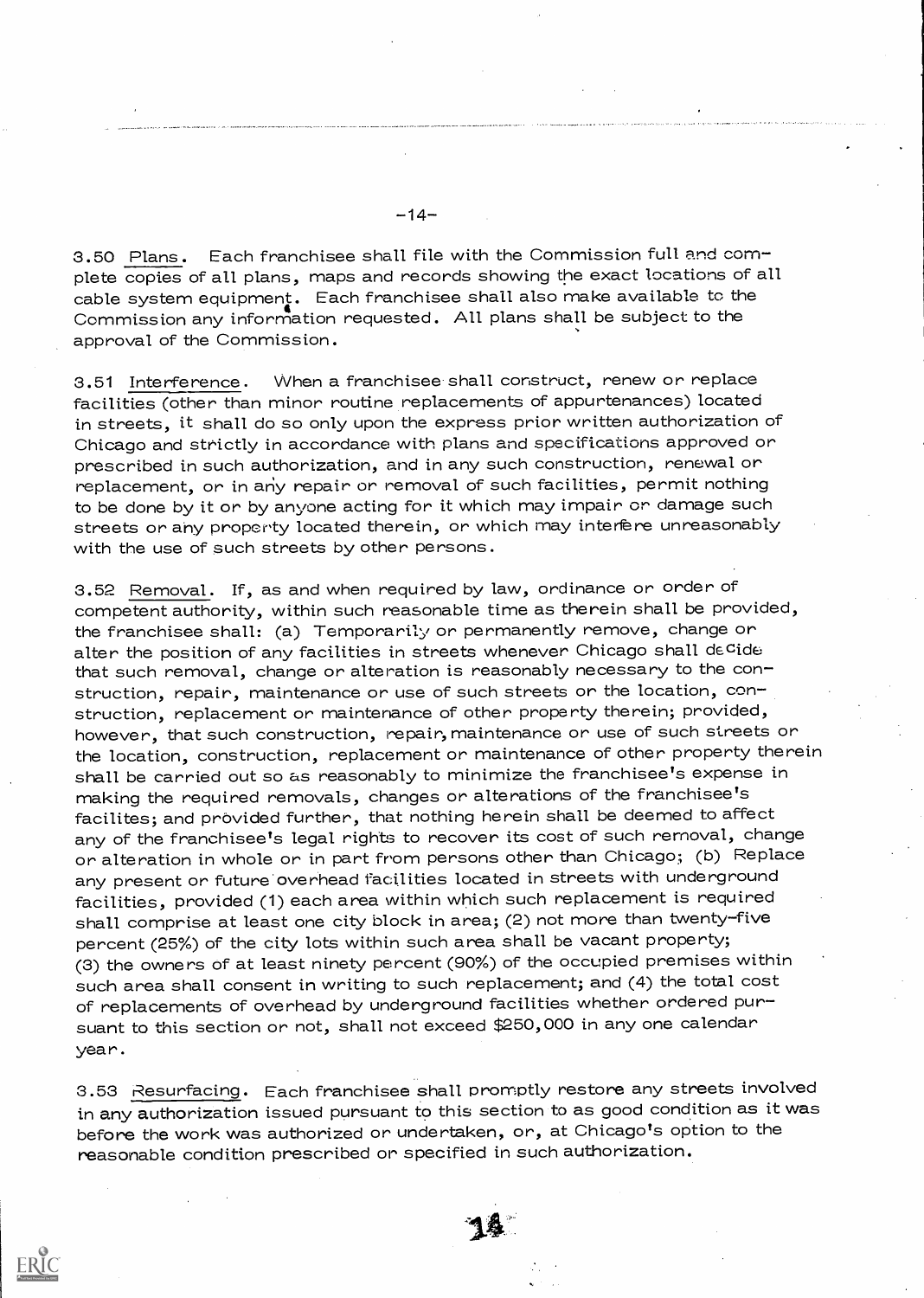3.54 Indemnification. The franchisee shall indemnify Chicago, its officers, agents and employees against any and all liability:

(a) For loss or damage to property of franchisee, its officers, agents, employees, licensees and invitees in streets pursuant to this ordinance, or for injury to or death of any such employee, agent or licensee while in streets pursuant to this ordinance however arising;

(b) Arising directly or, indirectly from any act or omission of franchisee or any person acting for it done or claimed to have been done by virtue of or pursuant to this ordinance or any right or license granted hereunder or any authorization, plan or specification approved, prescribed or issued pursuant hereto.

3.55 Utilities. No franchisee shall place any poles or other fixtures or equipment where they will interfere with the lines, fixtures, or equipment of any gas, electric, telephone, sewer, water, or other public utility. The location by the franchisee of its lines and equipment shall be in such manner as to not interfere with the usual travel on said streets, and use of the same by gas, electric, telephone, water sewer or other utility.

3.56 Trees. Whenever necessary for the installation of poles, cables, conduit, house connections, or other facilities, a franchisee may trim trees located on public property. Such trimming shall be done only in a manner approved by the Commissioner of Streets and Sanitation.

3.57 Poles. Each franchisee shall make use, as much as possible, of existing poles within the franchise a?'ea. When there is a choice of routes, the cables, wires, and other equipment contemplated by this franchise shall be attached to poles located in the alleys through the franchise area. All other holders of public license andfranchises within each franchise area shall cooperate with a franchisee to allow it joint usage of their poles, pole line facilities, and conduits wherever possible and wherever such usage does not interfere with the normal operation of said poles; pole lines, and conduits so that the number of new or additional poles and conduits, constructed by a franchisee within a franchise area will be minimized. Such cooperation shall include the right of joint usage at reasonable rates and on reasonable terms. In the event of a lack of such cooperation or refusal to bargain in good faith, an aggrieved franchisee may petition the Commission to exercise eminent domain powers over the property in question and to thereby set a reasonable rental rate.

3.58 Building Moving. A franchisee shall temporarily move its wires to permit the moving of buildings, upon written request by the mover and payment or deposit of reasonable charges, which may be determined by the Commission.

3.59 Pole permits. A franchisee and any organization installing facilities under contract to a franchisee shall obtain a permit from the Commission for each pole, conduit, or other structure so erected. The permit application shall include a scale drawing showing the location and dimensions of the pole, conduit or structure to be erected.

15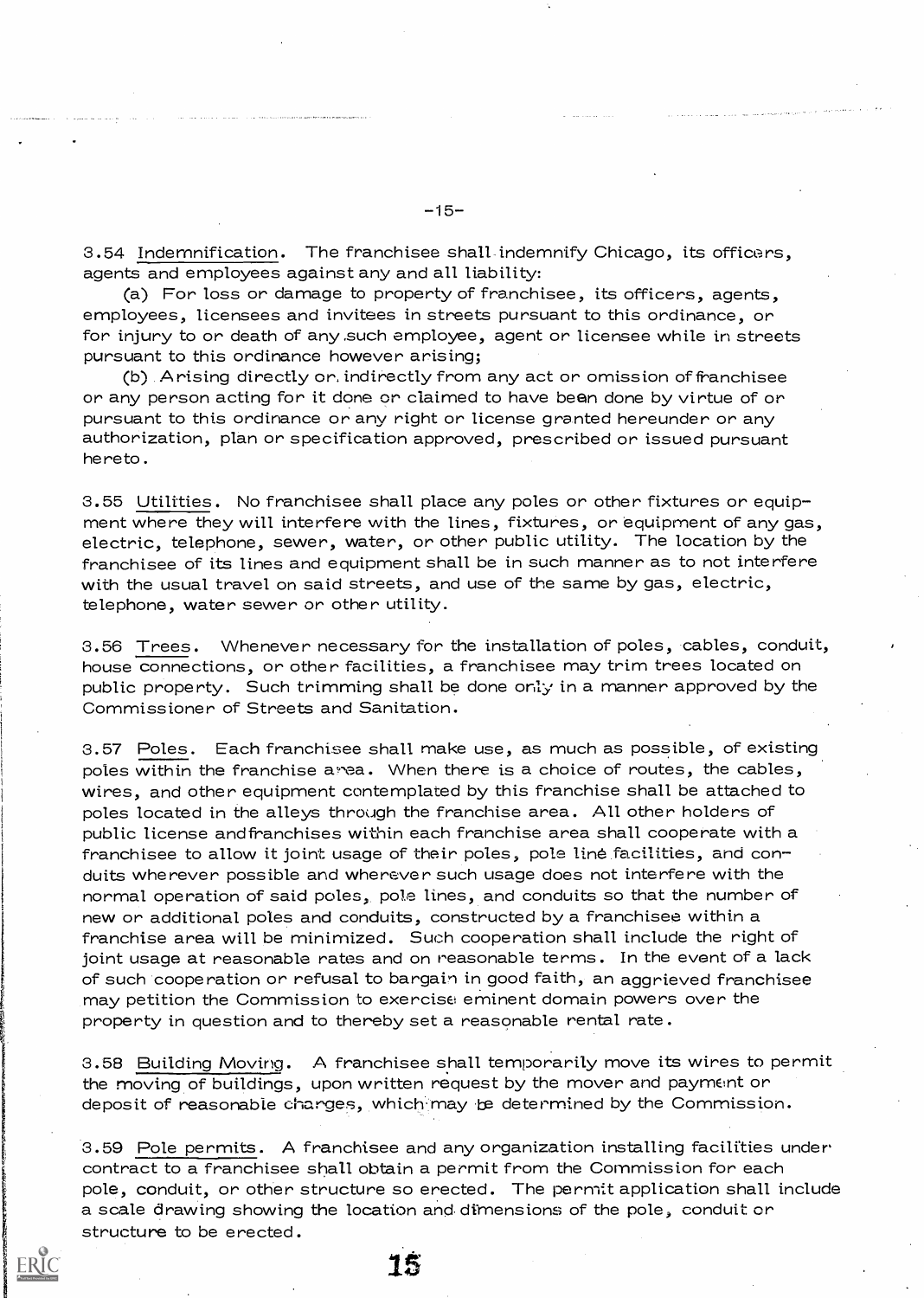3.60 Easements. Each franchisee shall be entitled to secure reasonable rights-of-way, easements, permits or agreements from any other persons or utilities that may be needed for any reasons. Certified copies of such rights-ofway, easements, permits or agreements shall be filed with the Commission within thirty days after they are executed.

,,,

3.61 Easement Agreements. None of the agreements named in the preceding section shall contain provisions relating to the content of the messages carried on the cable wires attached. The agreements shall contain no provisions other than those relating to engineering or construction problems necessary to be resolved.

3.62 Commission Review. If a franchise is unable to obtain permission from the City to erect structures or equipment, trim trees, or otherwise operate, franchisee may request the Commission to review its requests at public hearings and to enter appropriate orders of enforcement.

3.63 Completion. Subject to section 3.44, construction shall commence within six months of the granting of a franchise and shall be completed within two years of the commencement of construction. No time delays shall be excused unless prior petition is made to the Commission. The Commission shall grant extensions of time only where the fault is clearly beyond the control of the franchisee, using the standard described in section 3.48(b).

3.64 Progress Reports. During construction of the system and all major overhauls thereof, including upgrading ordered by the Commission the franchisee  $\cdot$ shall make progress reports to the Commission each three months.

3.65 Construction Standards. Each franchisee shall comply with all appropriate Federal and State rules, regulations and standards for the construction of utility plants.

3.66 Emergency Channel. The Commission may reserve for itself or another appropriate agency a public emergency channel to which subscribers would be instructed to turn, in the event of a public emergency, by announcements on all other channels of the system.

ERIC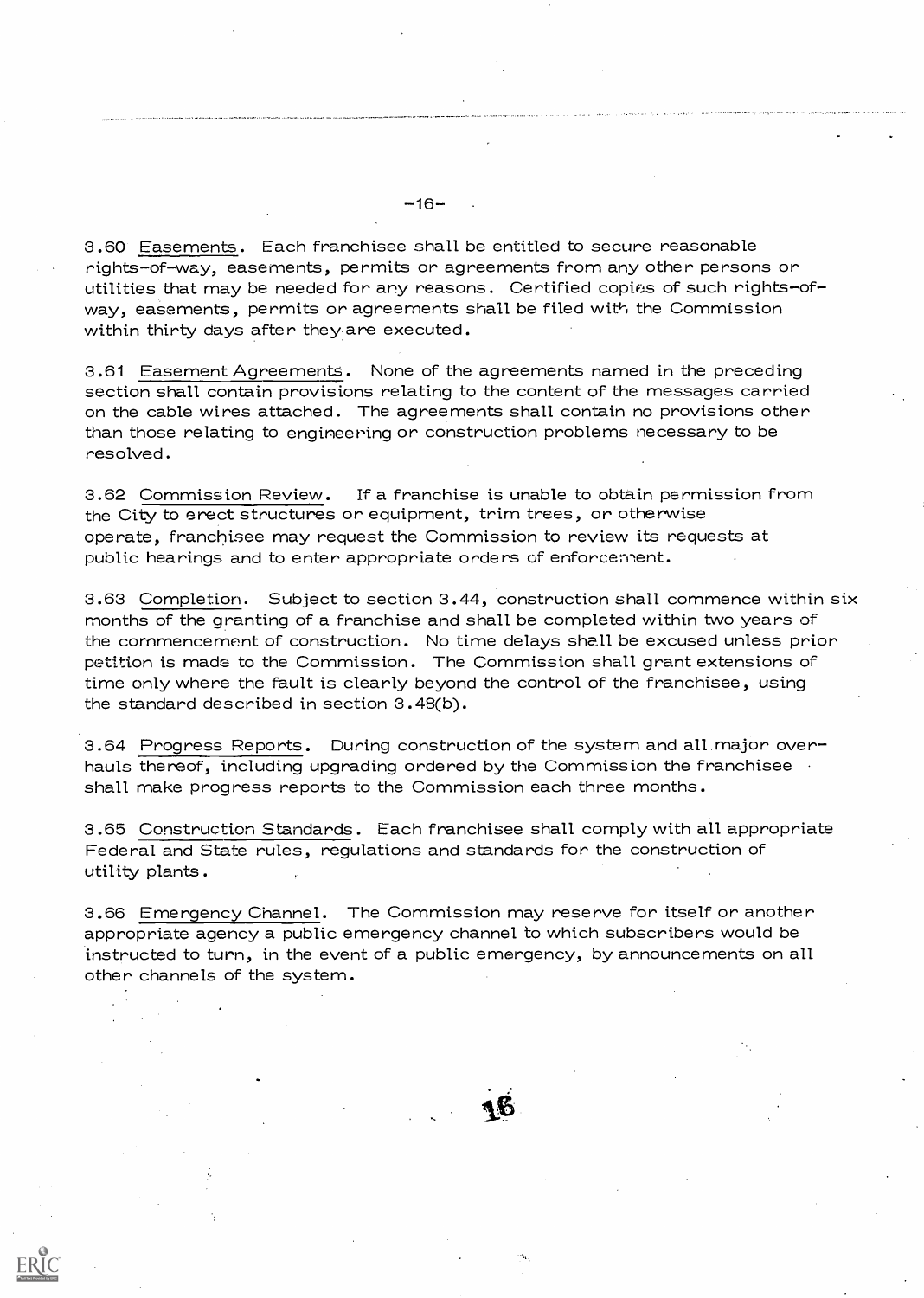# Article IV - Appointment of Commission and Duties of Commission

4.1 Duties. The Commission shall exercise the following functions, powers and duties:

(a) ascertain the qualifications and fitness of applicants for licenses by public hearings, examination of records and documents and otherwise; (b) grant franchises to qualified applicants in such numbers (not less than 4) and areas as the Commission shall determine under this ordinance;

(c) conduct hearings on proceedings to revoke, suspend or refuse renewal of license and to revoke, suspend or refuse renewal of licenses and to revoke, suspend or refuse to renew. such licenses.

4.2 Powers. The Commission shall:

**ERIC** 

(a) promulgate rules and regulations when and as required in the administration of this ordinance;

(b) develop technical guidelines, standards and minimums for the quality of equipment installed by franchisees, and update such standards at least annually on the basis of public hearings; however, in no event shall any technical standard be valid which disallows materials or equipment, supplied by a producer, merely because of tis low aesthetic quality, as for instance poor resolution of a picture;

(c) judge and regulate the service, safety and rates of cable television systems and franchisees;

(d) receive and act upon all subscriber, producer, user, and franchisee complaints and shall further report back to each complainant within 10 days following the original mailing of a complaint as to the dispesition of each complaint;

(e) review and judge answers to annual franchisee questionnaires to determine whether franchisees are serving the interests and needs of users;

(f) consult with representatives of the cable television industry, its operators, suppliers, other agencies of the franchisor and agencies of the state and the United States of American, as well as other states and cities to promote the harmonious development of cable system and other telecommunications and to determine the current state of the art of cable system communications;

(g) perform all other duties of regulation of cable systems as public utilities and common carriers.

17

### $-17-$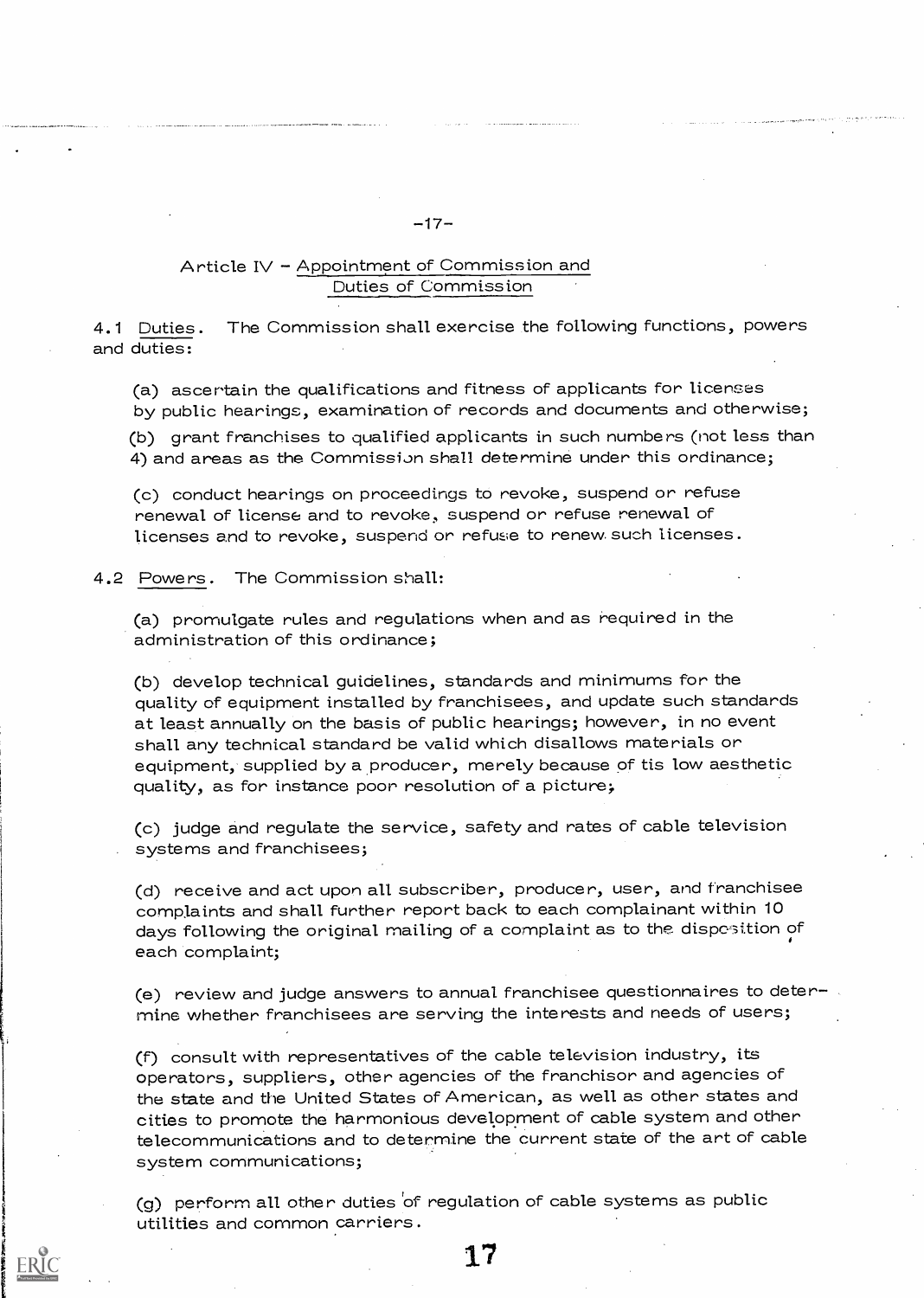4.3 Appointment. The. Commission shall consist of five members who shall be appointed in the following manner:

Members of the Commission shall be apoointed by the Mayor with the approval of the City Council.

No member of the Commission shall be a city, state, or federal appointee, officer, or employee. No member of the Commission shall be an employee, consultant, member, officer, owner or shareholder of a franchisee.

The members of the Commission shall be appointed to serve respectively for the following terms; one for one year, one for two years, one for three years, one for four years, and one for five years, the successor to each member to serve for a term of five years. The members shall receive such compensation for their services as the City Council shall determine. The Mayor may remove any member for cause after a public hearing. Vacancies shall be filled for the unexpired term.

 $\label{eq:3.1} \frac{1}{2} \sum_{i=1}^n \frac{d_i}{2} \, \frac{d_i}{2} \, \frac{d_i}{2}$ 

ERIC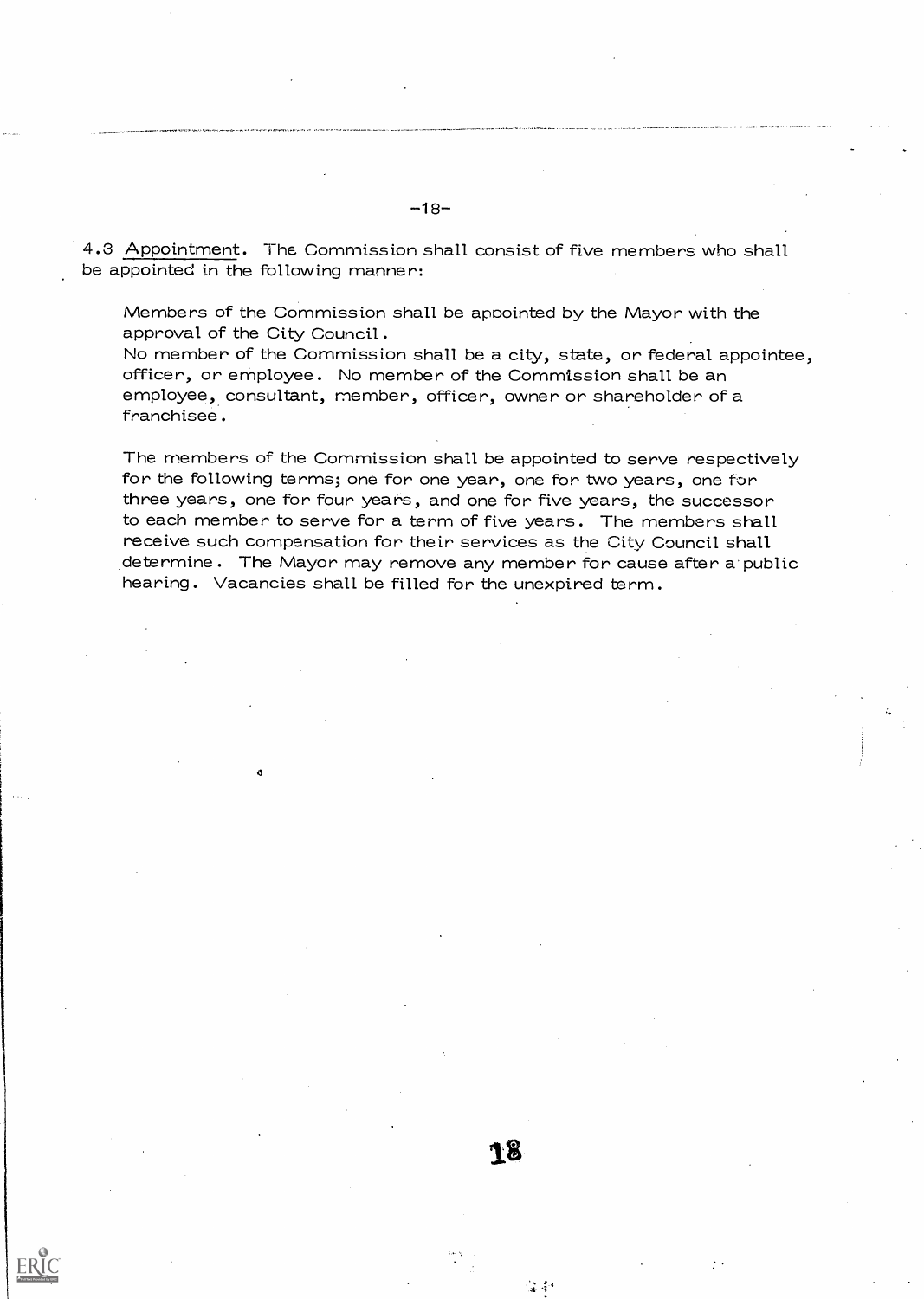### Article  $V$  - Freedom of Information

5.1 Public Information. The Commission shall make available to the public information as follows:

(a) The Commission shall separately state and currently publish in a monthly or more frequent register, which register may be the City of Chicago Newsletter, for the guidance of the public--

(1) descriptions of its central and field organization and the established places at which, the employees from whom, and the methods whereby, the public may obtain information, make submittals or requests, or obtain decisions;

(2) statements of the general course and method by which its functions are channeled and determined, including the nature and requirements of all formal and informal procedures available;

(3) rules of procedures, oescriptions of forms available or the places at which forms may be obtained, and instructions as to the scope and contents of all papers, reports, or examinations;

(4) substantive rules of general applicability adopted as authorized by law, and statements of general policy or interpretations of general applicability formulated and adopted by the agency; and

(5) each amendment, revision, or repeal of the foregoing.

Except to the extent that a person has actual and timely notice of the terms thereof, a person may not in any manner be required to resort to, or be adversely affected by, a matter required to be published in the register and not so published. For the purposes of this paragraph, matter reasonably available to the class of persons affected thereby is deemed pubiished in the register when incorporated by reference therein with the approval of the publisher of the register.

(b) The Commission shall make available for public inspection and photostatic copying at cost --

19

(1) final opinions, including concurring and dissenting opinions, as well as orders, made in the adjudication of cases;

(2) those statements of polioy.and interpretations which have been adopted by the Commission and are not published in the register; and

(3) administrative staff manuals and instructions to staff that affect any member of the public; unless the materials are promptly published and copies offered for sale. To the extent required to prevent a clearly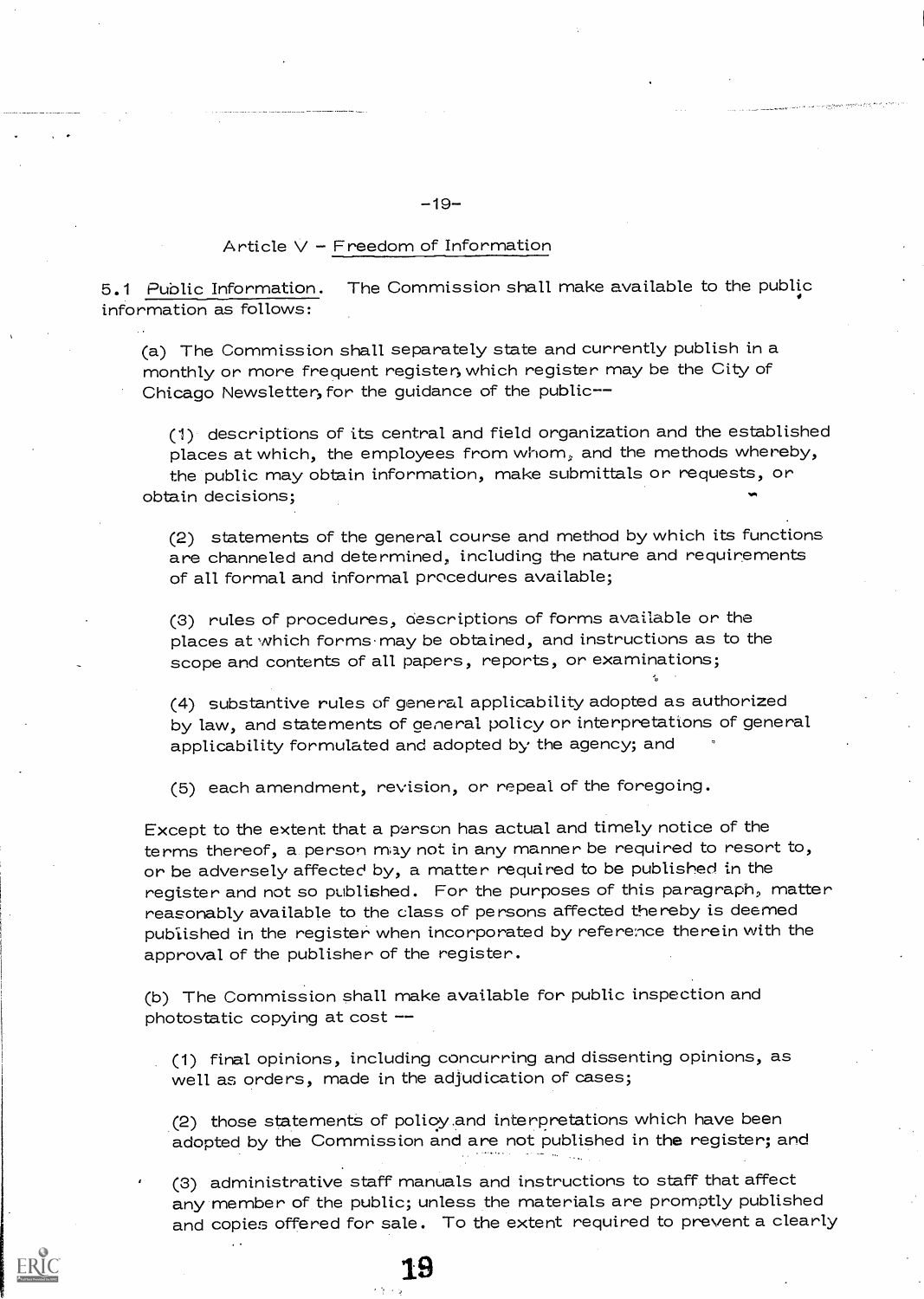unwarranted invasion of personal privacy, the Commission may delete<br>identifying details when it makes available or publishes an opinion, statement of policy, interpretation, or staff manual or instruction. However, this provision shall be applied only to protect personal privacy of individuals and in each case the justification for the deletion shall be explained fully in writing. The Commission also shall maintain and make available for public inspection and photostatic copying a current index providing identifying information for the public as to any matter issued, adopted, or promulgated after the passage of this ordinance,<br>and required by this paragraph to be made available or published. A final order, opinion, statement of policy, interpretation, or staff manual or instruction that affects a member of the public may be relied on, used, or cited as precedent by the Commission only if  $--$ 

(A) it has been indexed and either made available or published as provided by this paragraph; or

(B) the party affected has actual and timely notice of the terms thereof.

(C) Except with respect to the records made available under para- graphs (a) and (b) of this section, the Commission on any request for records which are identified to the best of the applicant's ability, made in accordance with published rules stating the time, place, fees to the extent authorized by ordinance, and procedure to be followed, shall make the records promptly available to any person. If the Commission fails promptly to grant an information request, a complaint may be filed in the Circuit Court of Cook County. The court may enjoin the Commission from withholding records and order the production of any records improperly withheld from the complainant. In such a case, tha court shall determine the matter de novo, examining the records in camera if necessary and not contrary to the interests of national or state security. The burden is on the Commission to sustain its action. In the event of noncompliance with the order of the court, the court may punish for contempt the responsible employee

(D) The Commission shall maintain and make available for public inspection a record of the final votes of each member in ewery proceeding.

5.2 Exclusions. This section does not apply to matters that are--

(a) trade secrets obtained from a person outside the Commission except where the reason for secrecy, through.passage of time, through termination of business interests, or otherwise, no longer exists.

りい

(b) Commercial or financial information obtained from a person outside the Commission, which is privileced or confidential under ordinance or law, except where the reason for secrecy, through the passage of time, the termination of business interest, or otherwise, no longer exists.

-20-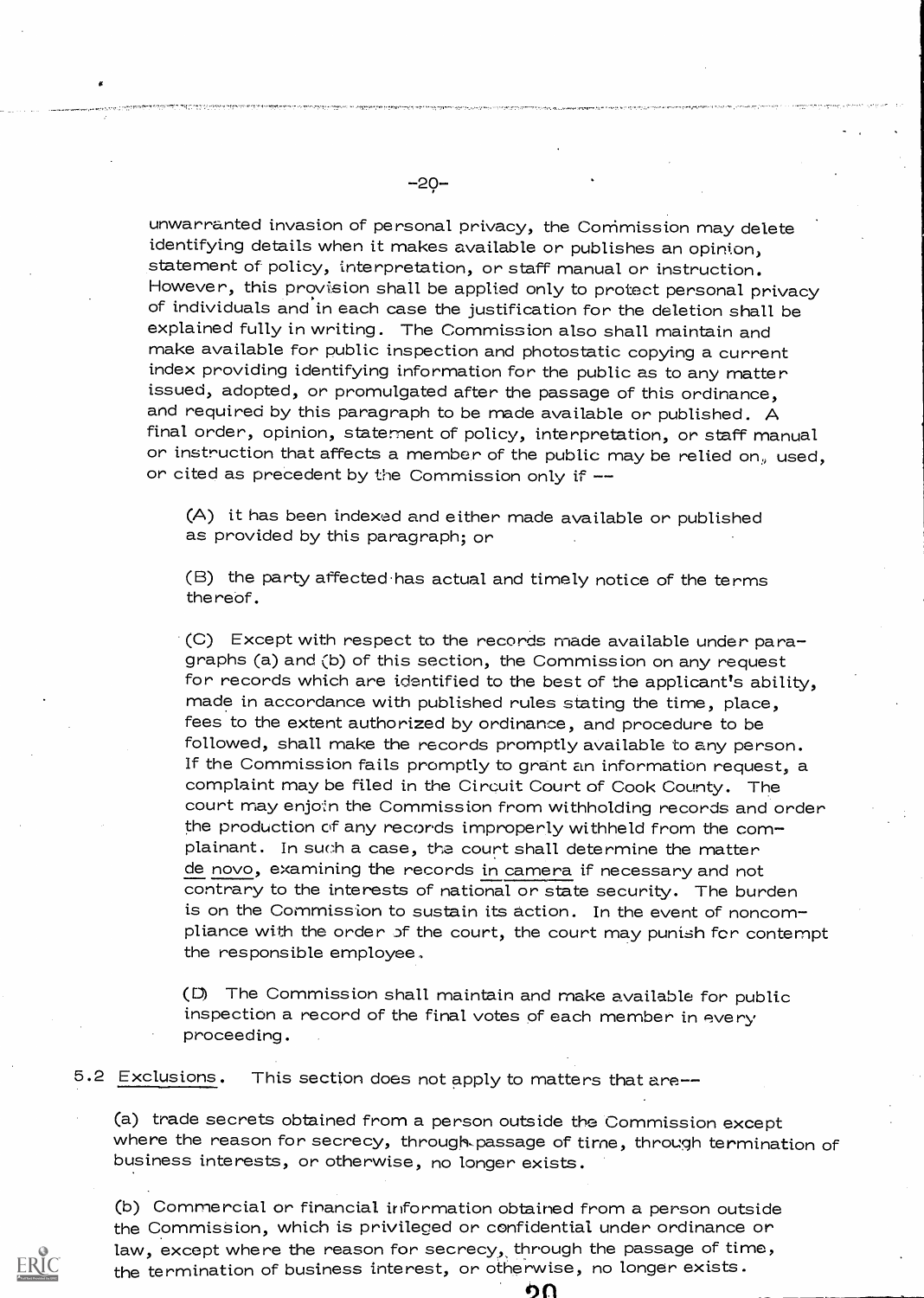(c) Investigatory materials compiled for purposes of anticipated or current prosecutions of persons who have allegedly violated the law, which materials would never be available by law to a private litigant because of the interference with efficient law enforcement or the tendency to bring harm to persons outside the Commission.

(d) Records concerning a person's medical, physical or psychological condition, including but not limited to medical records, transcripts, graphs, memoranda, notes, reports, or charts, the disclosure of which would constitute a clearly unwarranted invasion of privacy.

(e) Intra-Commission memoranda or letters dealing solely with matters of law or policy which have not been actually or effectively incorporated into determinative Commission action and which never would be available by law to a private party in litigation. This exemption does not include Commission self-evaluations.

5.3 Construe Narrowly. This Article does not authorize withholding of information or limit the unconditional availability of records to the public, except as specifically stated in this Article. Each exemption specified in section 5.2 is to be construed narrowly to exclude only such information as clearly comes within the exemption's specific underlying reasons for nondisclosure.

21

ERIC

5.4 Franchisee. Each franchisee must make available, consistently with the terms of this Article, all information which is not in the files of the Commission, but tc which any government agency has access provided by statute, rule or regulation, including this ordinance.

 $-21-$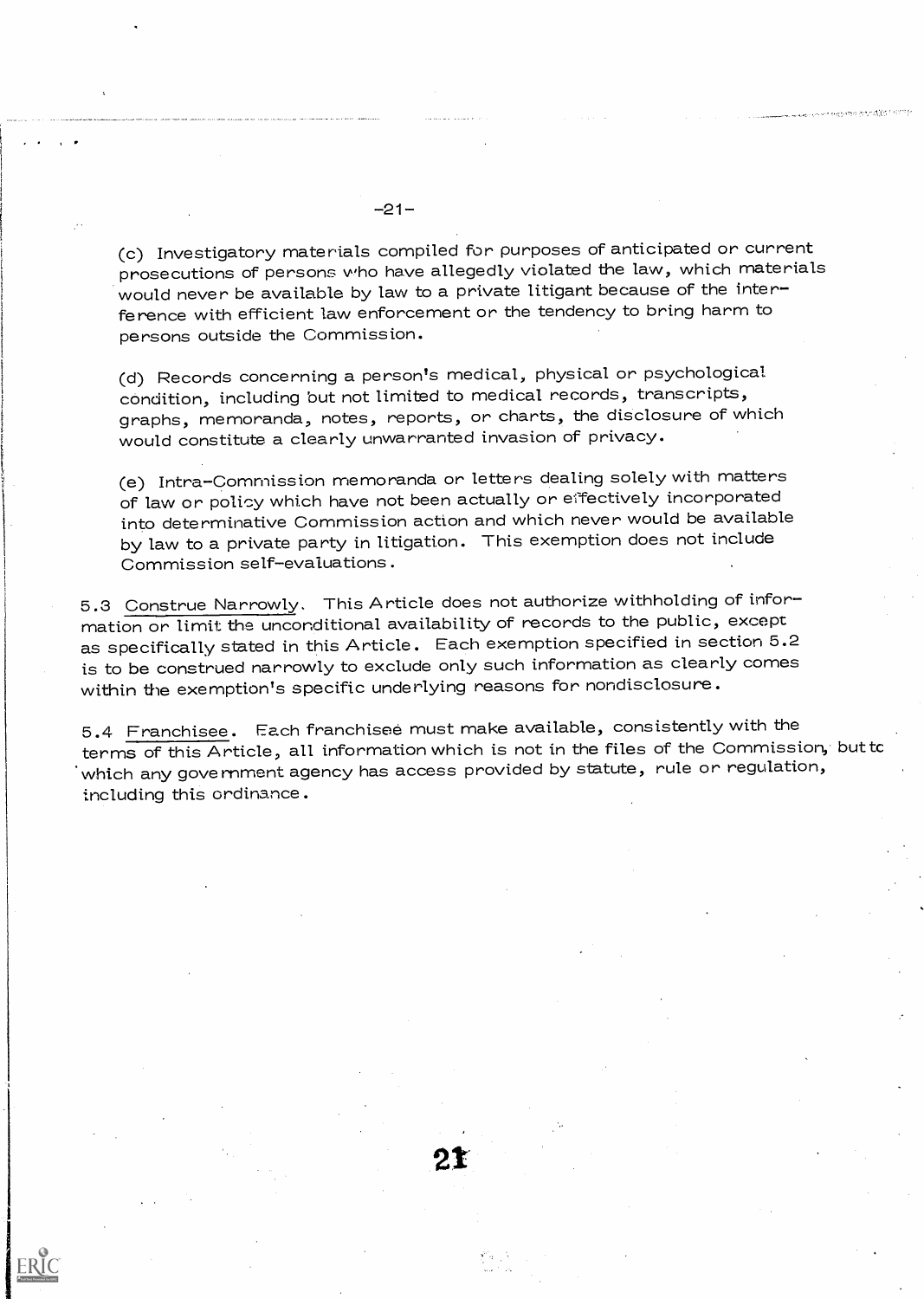### $-12$

.<br>The contract of the contract of the contract of the contract of the contract of the contract of the contract of the contract of the contract of the contract of the contract of the contract of the contract of the contract

**ERIC** 

# Article  $y_1$  - Miscellaneous

6.1 Title. This ordinance shall be shown as the Ordinance for the Regulation of Cable Television - Broadband Con munications.

6.2 Mandatory. No cable system r anchise shall be awarded without following the provisions of this ordinance.

0.3 Effective Date. This ordinarxe shall take effect upon passage and due publication.

6.4 Preemption. The provisions of this ordinance shall be construed to conform to all present and future requirements of the Federal Communications Commission, all acts of the Congress of the *I mite*. States, and all acts and requirements of the State of Illinots.

6.5 Captions. The captions to metions and articles are inserted solely for information and thall not affect  $\ell$  is meaning or interpretation of the ordinance.

6.6 Penalties. Any pertor corganization found guilty of violating, disobeying, omitting, neglecting, or refurting to comply with, or resisting or opposing the enforcement  $df$ , any of the provist . Is of this chapter, except when otherwise specifically provided. there conviction thereof shall be punished by a fine of not less than one hundred dollars, not more than five hundred dollars, for each offense. A separate and distinct offense shall be regarded as committed each day on which such person or organization shall continue or permit any such violation, or failure to comply, to exist after notification thereof. In addition to such fines and penalties, the franchise of such person or organization, or of the offending franchisee, may be suspended or revoked, as herinbefore provided.

6.7 Violators. AU persons causing, participating in, or permitting any violation, including officers of any franchisee, of any provision of this chapter shall be severally or jointly liable therefor and as such subject to the fines and penalties provided by this chapter.

6.8 Prosecution. Prosecutions under this chapter shall be instituted by the Commission and shall be prosecuted in the name of the city.

6.9 Severable. If any provision, clause, sentence, paragraph, section or part of this chapter, or application thereof to any person, firm, corporation or circumstance, shall, for any reason, be adjudged by a court of competent jurisdiction to be unconstitutional or invalid, said judgment shall not affect, impair or invalidate the remainder of this chapter and the application of such provision 'to other persons, firms, corporations or circumstances, but shall be confined in its operation to the provision, clause, sentence, paragraph, section or part thereof directly involved in the controversy-in which such judgment shall have been rendered and to the person, firm, corporation or circumstance involved. It is hereby declared to be the legislative intent of the city council that this chapter would have been adopted had such invalid provision or provisions not been included.